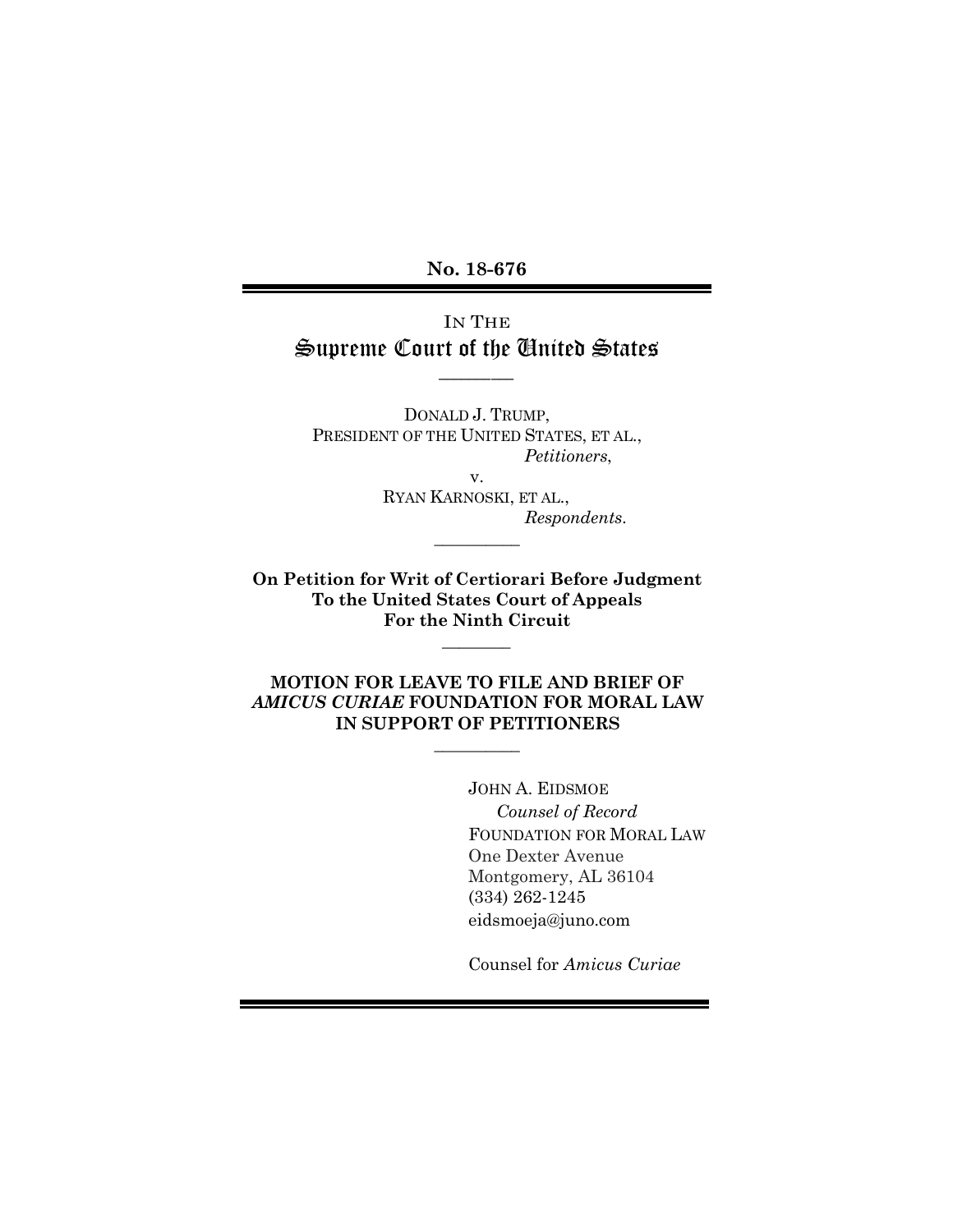# **MOTION OF FOUNDATION FOR MORAL LAW FOR LEAVE TO FILE** *AMICUS CURIAE* **BRIEF IN SUPPORT OF PETITIONERS**

Pursuant to this Court's Rule 37.3(b), *amicus* Foundation for Moral Law requests leave of the Court to file this brief *amicus curiae* in support of Petitioners. The Foundation has provided timely notice to all parties and has requested consent from all parties. Some of the parties have consented, none has refused consent, but some have not responded.

On this 21st day of December, 2018.

Respectfully submitted,

JOHN EIDSMOE *Counsel of Record* FOUNDATION FOR MORAL LAW One Dexter Avenue Montgomery, AL 36104 334-262-1245 eidsmoeja@juno.com

Counsel for *Amicus Curiae*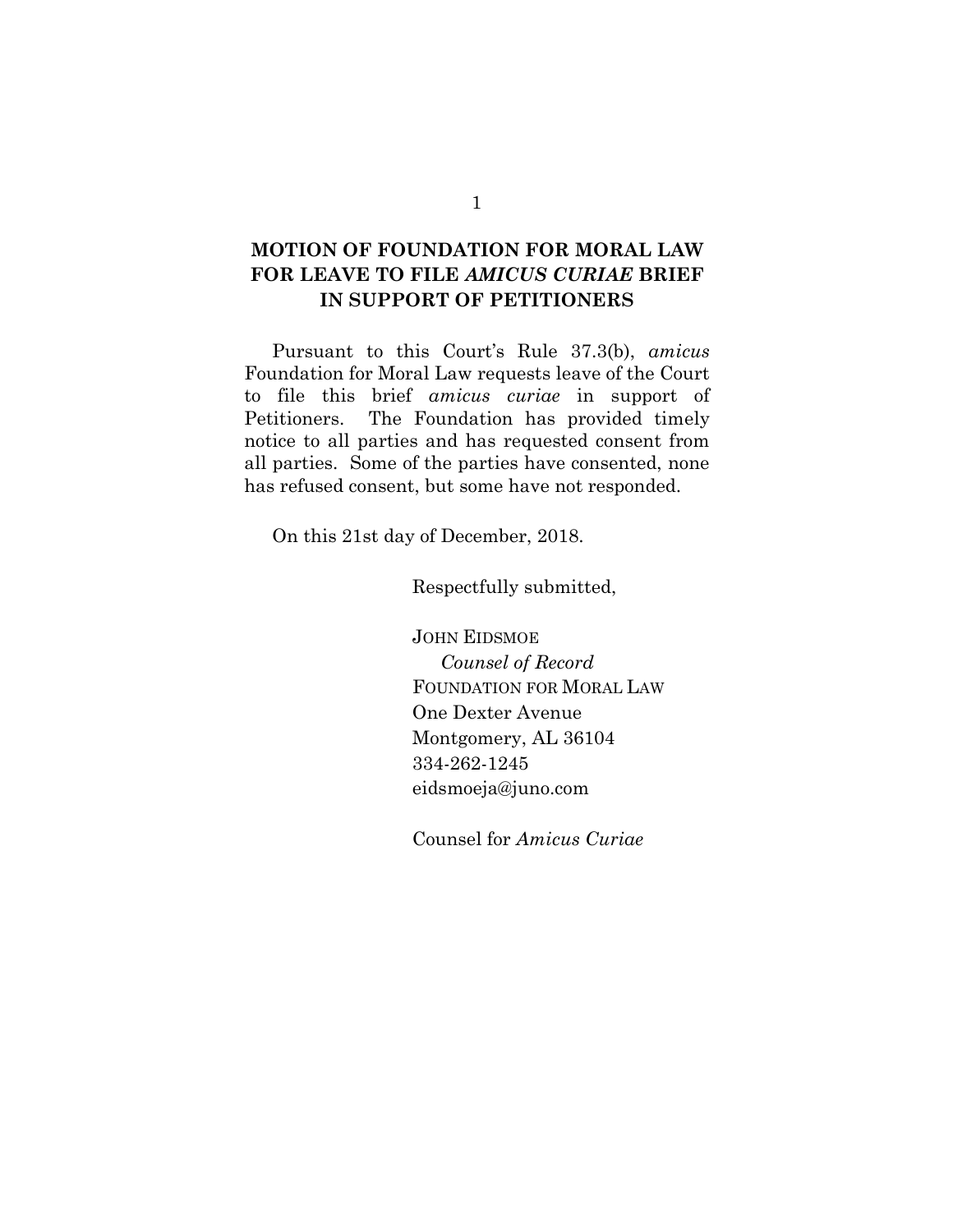# **TABLE OF CONTENTS**

| Page                                                                                  |
|---------------------------------------------------------------------------------------|
| STATEMENT OF IDENTITY AND<br>INTEREST OF AMICUS CURIAE1                               |
|                                                                                       |
|                                                                                       |
| $\mathbf{I}$ .<br>This Court is authorized to grant                                   |
| II.<br>This Court has never recognized a<br>constitutional right to change one's      |
| The District Court's finding of content-<br>III.                                      |
| IV. Substantial evidence exists that<br>transgendered persons could cause             |
| V.<br>The Courts should substantially defer to<br>the military on matters of military |
|                                                                                       |

i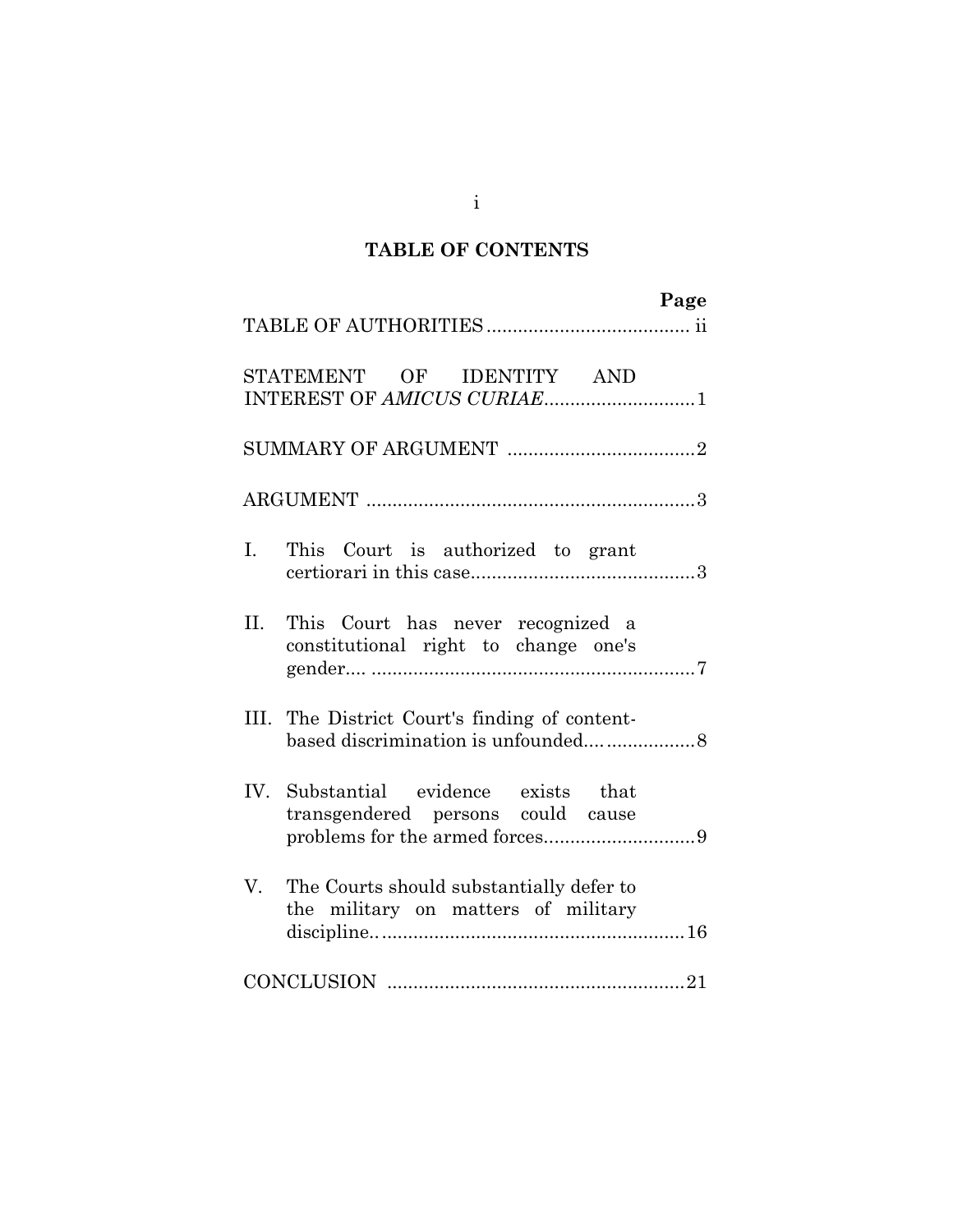# **TABLE OF AUTHORITIES**

**Cases**

# **Page**

| Dames & Moore v. Regan,                                 |
|---------------------------------------------------------|
| Doe v. Trump, No. 1:2017-cv-01597                       |
| Doe v. Trump, No. 17-5267                               |
| Goldman v. Weinberger, 475 U.S. 503 (1986)20            |
| Karnoski v. Trump, No. 2:2017-cv-01297                  |
| Karnoski v. Trump, No. 2:2017-cv-01297                  |
|                                                         |
| <i>Obergefell v. Hodges, 135 S.Ct. 2584 (2015)7, 19</i> |
| Stockman v. Trump, No. 5:2017-cv-01799                  |
| Stone v. Trump, No. 1:2017-cv-02459                     |
| Stone v. Trump, No. 17-2398                             |

ii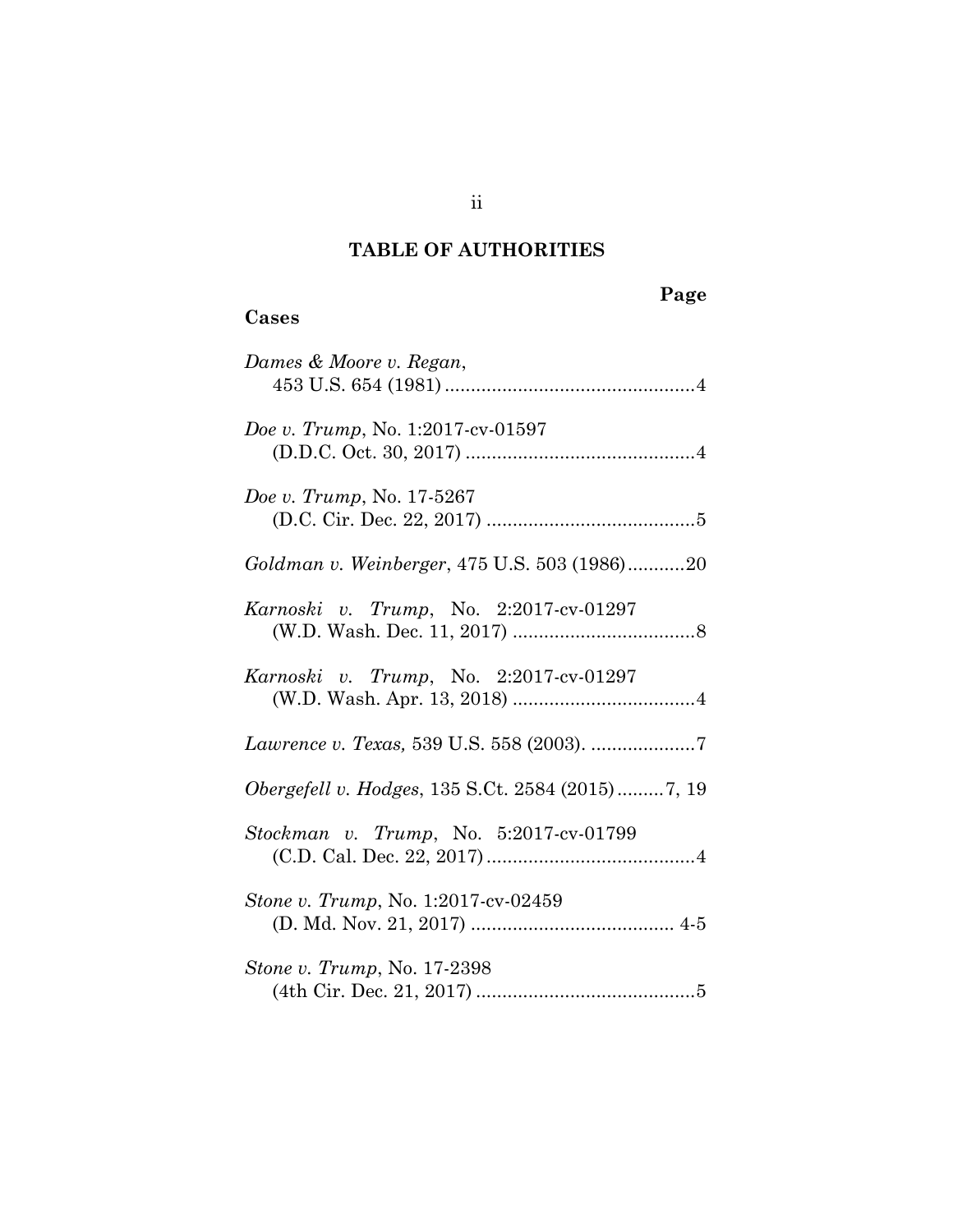| United States v. Nixon,                   |  |
|-------------------------------------------|--|
| Youngstown Sheet & Tube Co. v. Sawyer,    |  |
| <b>Constitutions, Statutes, and Rules</b> |  |
| Supreme Court Rules                       |  |
|                                           |  |
| U.S. Code                                 |  |
|                                           |  |
| U.S. Constitution                         |  |

| J.D. CONSULUTION |  |
|------------------|--|
|                  |  |
|                  |  |
|                  |  |

# **Other Authority**

| Aaron Belkin, Caring for Our Transgender |                                              |  |  |
|------------------------------------------|----------------------------------------------|--|--|
|                                          | Troops -- The Negligible Cost of             |  |  |
|                                          | <i>Transition-Related Care</i> , New England |  |  |
|                                          | Journal of Medicine (Sep. 17, 2015)  17-18   |  |  |
|                                          |                                              |  |  |
| Adam Liptak, Trump Asks Supreme Court    |                                              |  |  |

| Adam Liptak, <i>Irump Asks Supreme Court</i> |  |
|----------------------------------------------|--|
| for Fast Appeal on Transgender Military      |  |
| Ban, The New York Times (Nov. 23,            |  |
|                                              |  |
|                                              |  |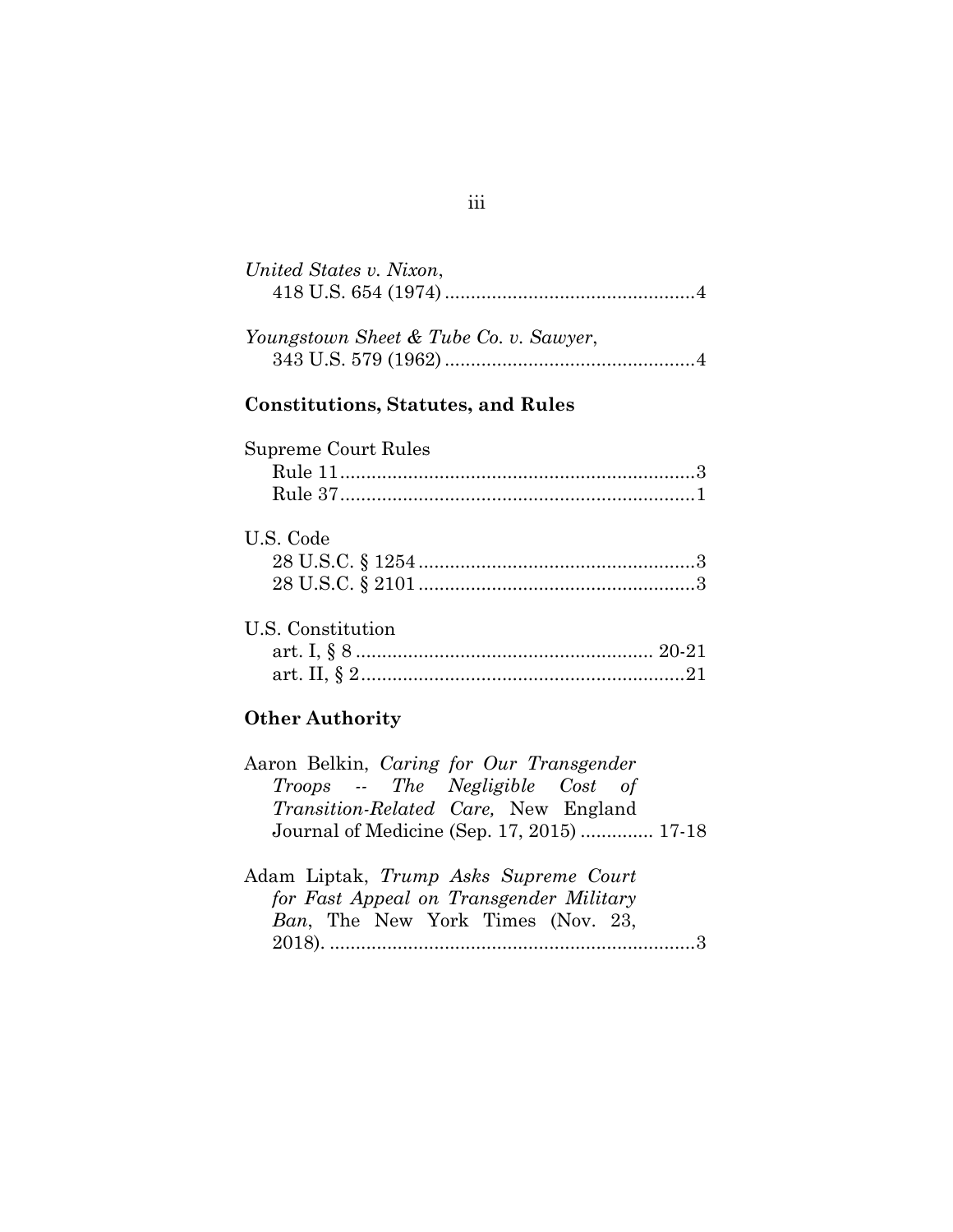| Agnes Gereben Schaefer et al., Assessing the<br>Implications of Allowing Transgender<br>Personnel to Serve Openly, RAND                                                                                          |
|------------------------------------------------------------------------------------------------------------------------------------------------------------------------------------------------------------------|
|                                                                                                                                                                                                                  |
| Alice Domurat Dreger, The Controversy<br>Surrounding The Man Who Would Be<br>Queen: A Case History of the Politics of<br>Science, Identity, and Sex in the Internet<br>Age, 37 Archives of Sexual Behavior, 366- |
| Blood and Visions: Womyn Reconciling with<br>Being Female, Autonomous Womyn's                                                                                                                                    |
| Cecilia Dhejne et al., Long-Term Follow-Up<br>of Transsexual Persons Undergoing Sex<br>Reassignment Surgery: Cohort Study in<br>Sweden, PLOS/ONE (Feb. 22, 2011)  12-13                                          |
| J. Michael Bailey, The Man Who Would Be<br>Queen: The Science of Gender-Bending                                                                                                                                  |
| James N. Mattis: Secretary of Defense, U.S.                                                                                                                                                                      |
| Petition for Writ of Certiorari Before<br>Judgment, Trump v. Karnoski (No. 18-                                                                                                                                   |
| Samantha Allen, Trump's Desperate Gamble<br>on Asking SCOTUS to Rule on                                                                                                                                          |

iv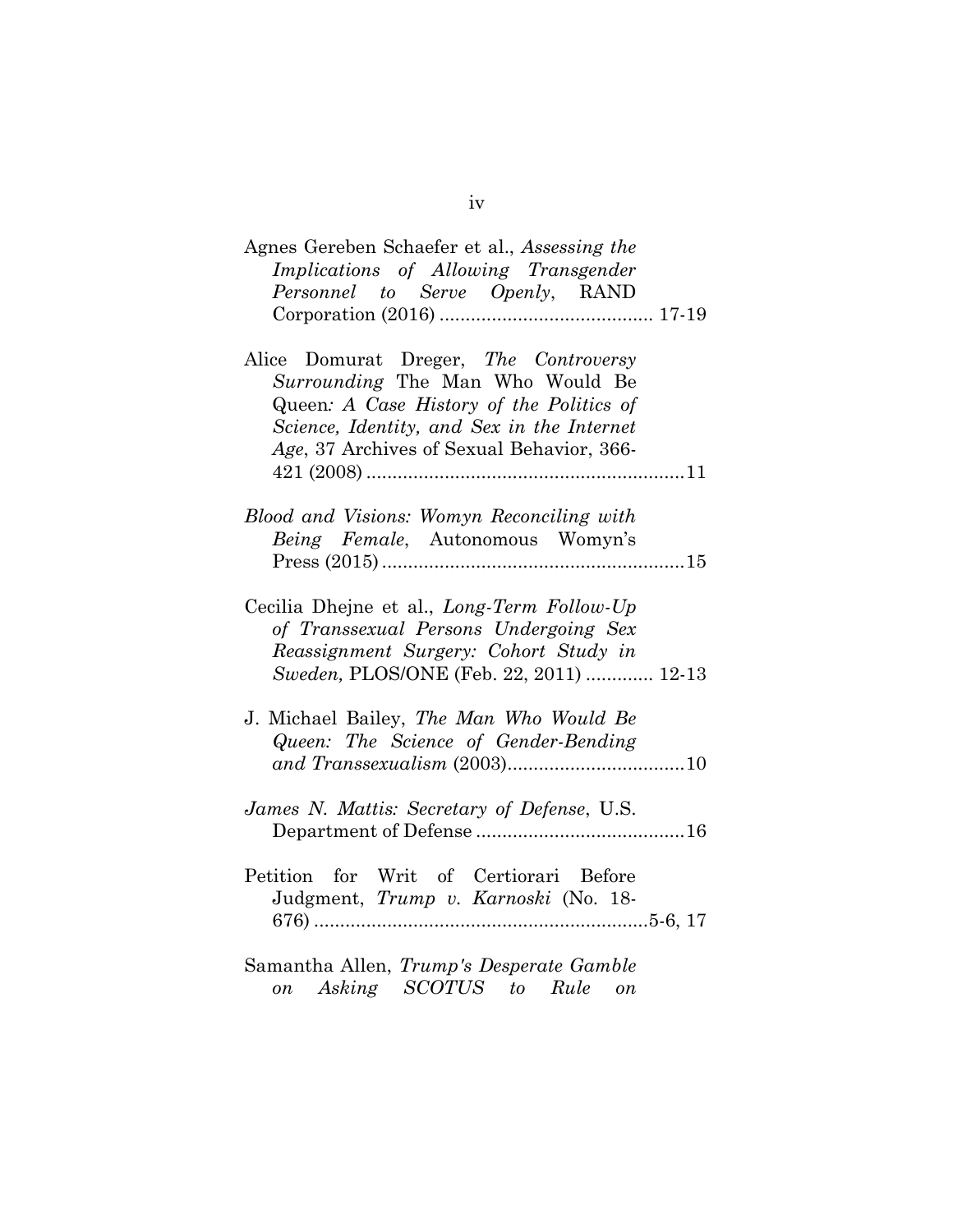| <i>Transgender Troop Ban</i> , Daily Beast                                                                                                  |
|---------------------------------------------------------------------------------------------------------------------------------------------|
| Sandy E. James et al., <i>The Report of the 2015</i><br>U.S. Transgender Survey 4, National<br>Center for Transgender Equality (2016) 13-14 |
| Sara Reardon, Largest Ever Study of<br>Transgender Teenagers Set to Kick Off,<br>Nature: International Weekly Journal of                    |
| Walter Heyer, A Transgender's Faith (2015) 15                                                                                               |
| Bookstore, SexChangeRegret.com 15                                                                                                           |
| Gender, Lies, and Suicide (2013) 15                                                                                                         |
| $\qquad \qquad \ldots, Paper~Genders~(2011) \ldots \ldots \ldots \ldots \ldots \ldots \ldots \ldots 15$                                     |
|                                                                                                                                             |
| Fransgender Regret Is Real Even If                                                                                                          |
| <i>the Media Tell You Otherwise</i> , The                                                                                                   |
| Federalist (Aug. 19, 2015) 11-12                                                                                                            |

v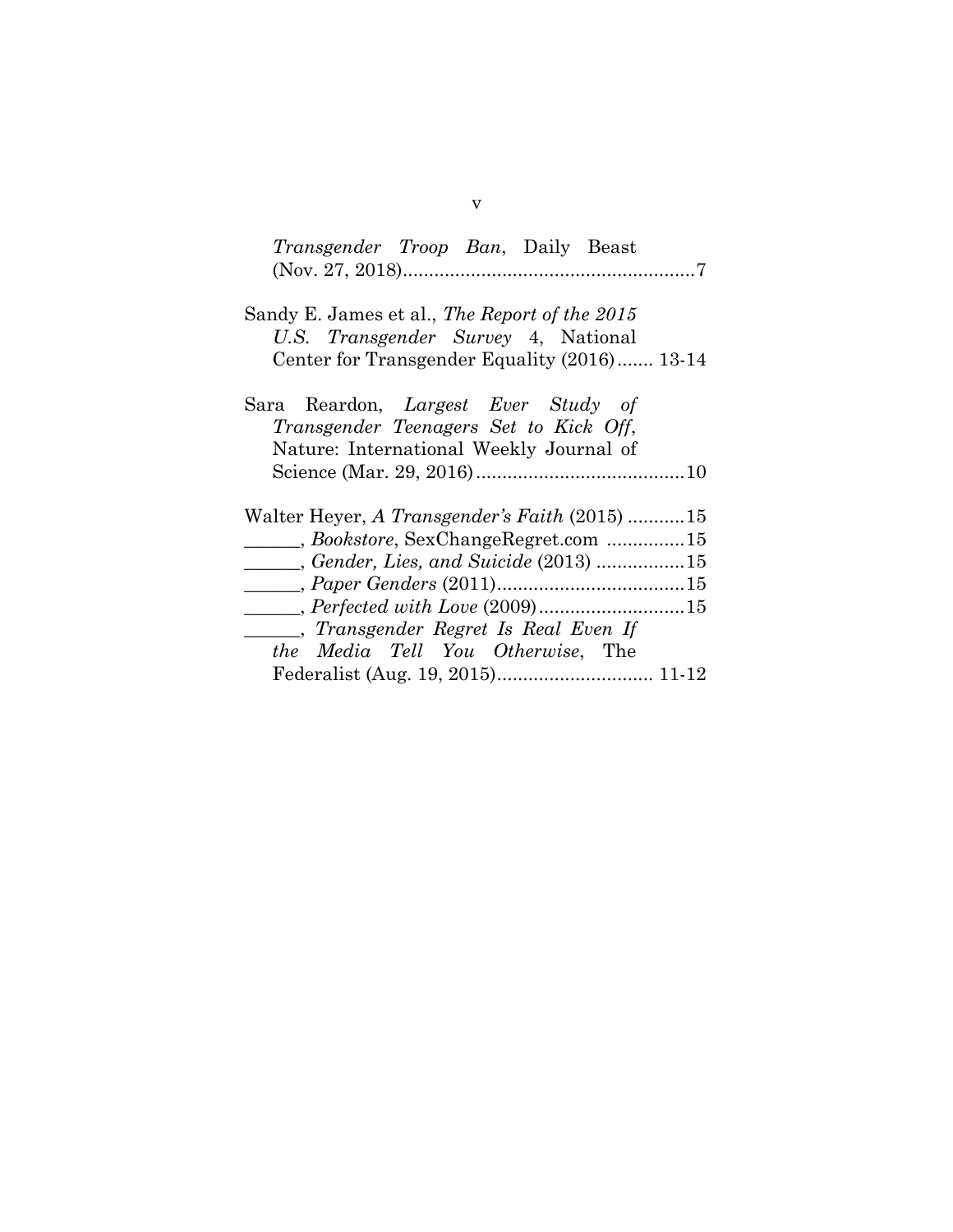## **STATEMENT OF IDENTITY AND INTERESTS OF** *AMICUS CURIAE<sup>1</sup>*

*Amicus Curiae* Foundation for Moral Law (the Foundation), is a national public-interest organization based in Montgomery, Alabama, dedicated to defending to the defense of religious liberty and the strict interpretation of the Constitution as written and intended by its Framers.

The Foundation has an interest in this case because it believes a strong military is necessary to preserve American freedom. The founder of the Foundation is a West Point graduate and a Vietnam veteran. The senior counsel and author of this brief is a retired Air Force Judge Advocate. The Foundation believes transgender experimentation could endanger military discipline and cohesion.

<sup>1</sup> Pursuant to this Court's Rule 37, amicus has provided timely notice to all parties of amicus's intent to file this brief. Some but not all parties have consented to the filing of this brief. Pursuant to Rule 37.6, *amici curiae* states that no counsel for any party authored this brief in whole or in part, and no party and no counsel for a party made any monetary contribution intended to fund the preparation or submission of this brief. No party's counsel authored this brief in whole or in part; no party or party's counsel contributed money that was intended to fund preparing or submitting this brief; and no person other than the *amicus curiae*, its members, or its counsel, contributed money that was intended to fund preparing or submitting this brief.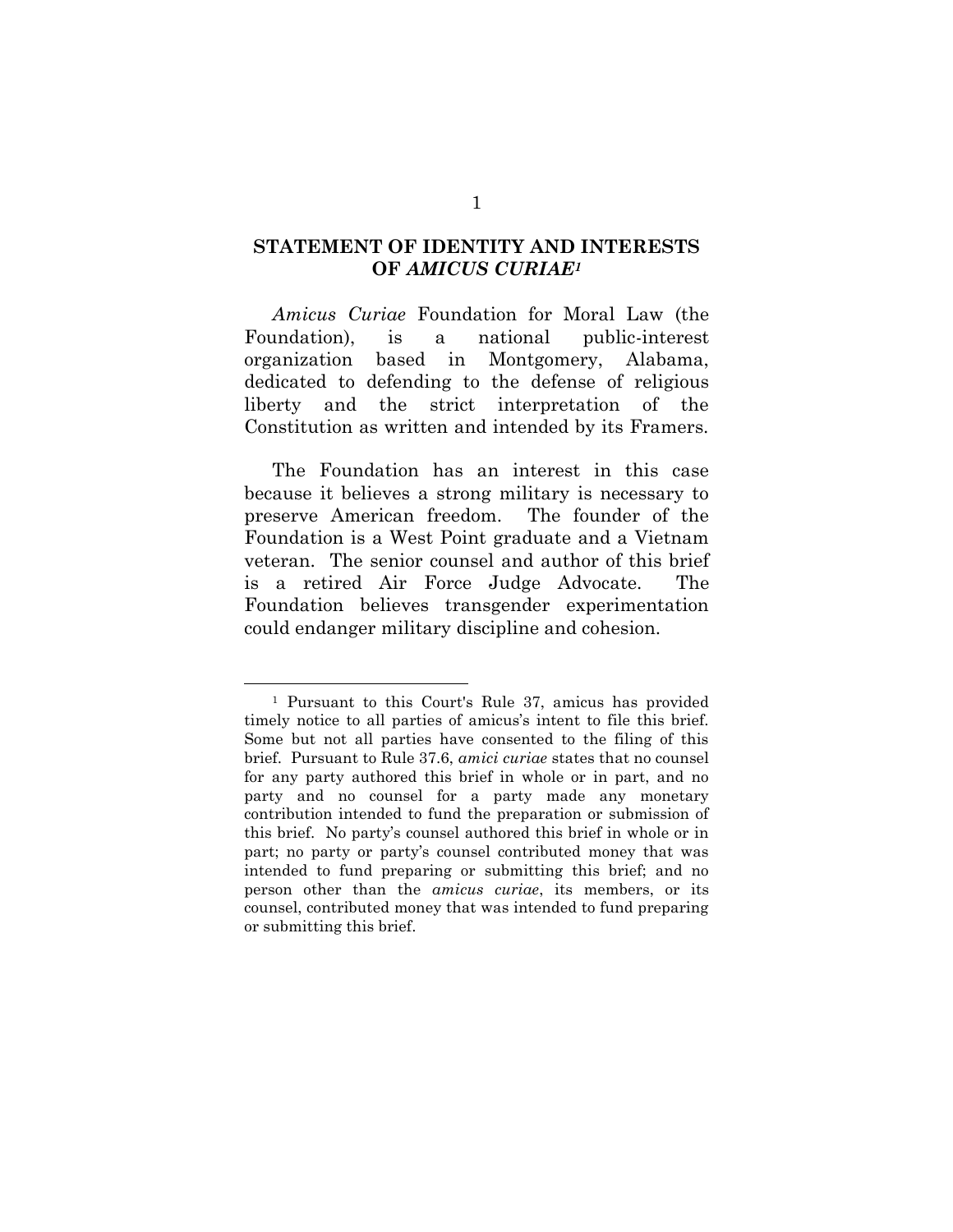#### **SUMMARY OF ARGUMENT**

Believing that the Constitution should be interpreted strictly according to its plain meaning as understood by its Framers, Amicus fully endorses the legal and constitutional arguments of Appellant Administration. Amicus agrees that the Constitution is silent on the issue of transgender identification and does not confer upon transgender persons a right to enter the armed forces of the United States.

However, rather than restating the legal arguments of Appellant, Amicus will focus instead upon the practical effects, short-term and long-term, of adopting the policy ordered by the previous Administration. Amicus contends that the research on transgender issues is new and incomplete, especially concerning its short-term and long-term effects upon individuals and society and upon the fitness, cohesion, and discipline of the military. This is not the time for the district and circuit courts to force the military to undergo radical transformation.

Congress through legislation, and this Court through its rules, have wisely provided a remedy when quick action is needed  $-$  a grant of certiorari prior to judgment. This is a circumstance in which such action is clearly warranted.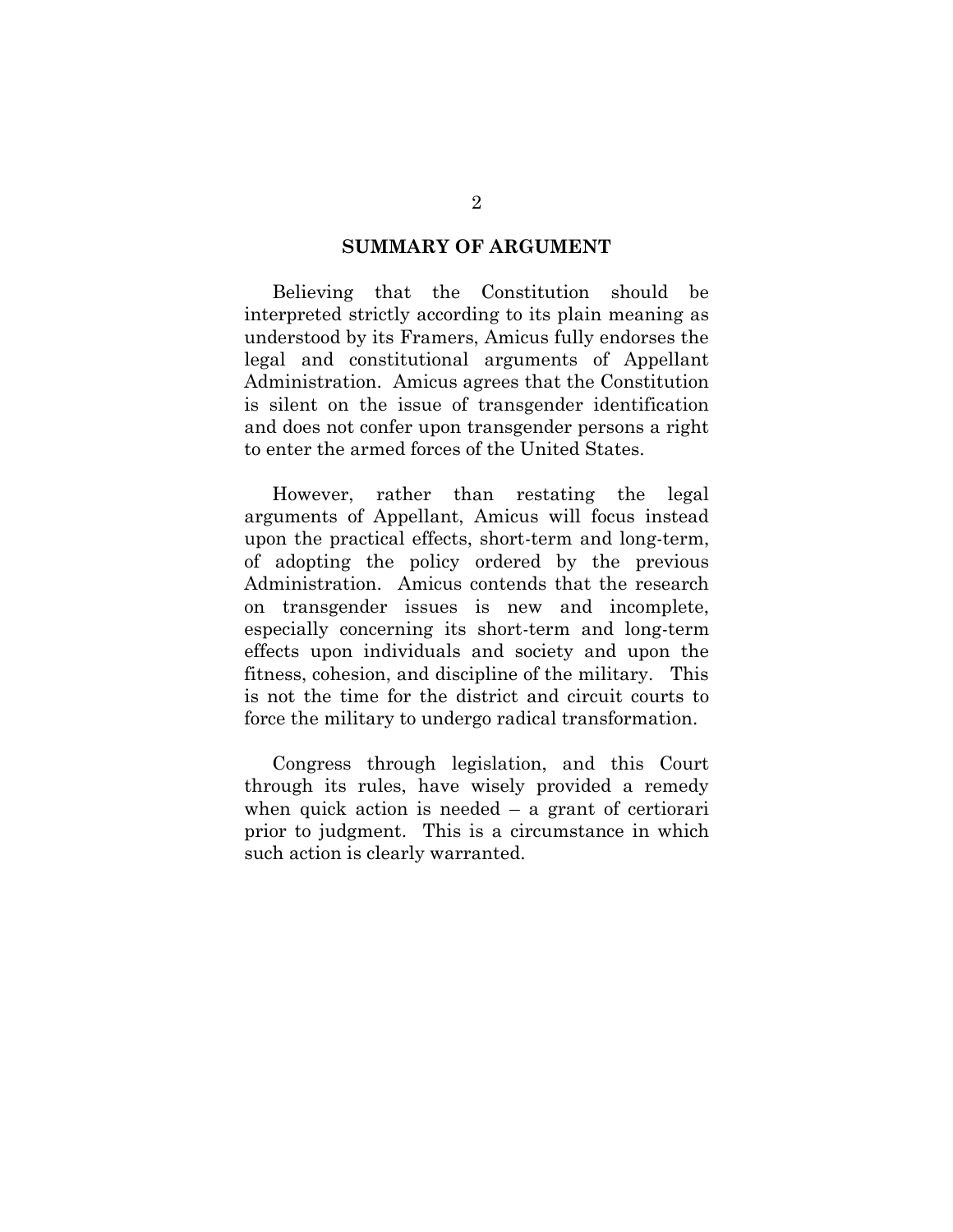#### **ARGUMENT**

### **I. This Court is authorized to grant certiorari in this case.**

This petition for writ of certiorari is not, as Lambda Legal attorney Peter Renn claims, a "wildly premature and inappropriate" attempt to "flout established norms and procedures" and "short-circuit established practice."<sup>2</sup>

Rather, 28 U.S.C. § 1254(1) specifically authorizes this Court to grant petitions for writs of certiorari "before or after rendition of judgment or decree," and 28 U.S.C. § 2101(e) provides that "An application ... for a writ of certiorari to review a case before judgment has been rendered in the court of appeals may be made at any time before judgment." Congress clearly recognized that circumstances arise in which an expedited decision by this Court could be necessary. The petition does not ask this Court to "flout" the law; rather it asks the Court to apply the law as written and to grant the relief the law provides.

Supreme Court Rule 11 provides that this Court will grant certiorari before judgment "only upon a showing that the case is of such imperative public importance as to justify deviation from normal appellate practice and to require immediate determination in this Court."

<sup>2</sup> Adam Liptak, *Trump Asks Supreme Court for Fast Appeal on Transgender Military Ban*, The New York Times (Nov. 23, 2018), *available at* https://goo.gl/cGycpy.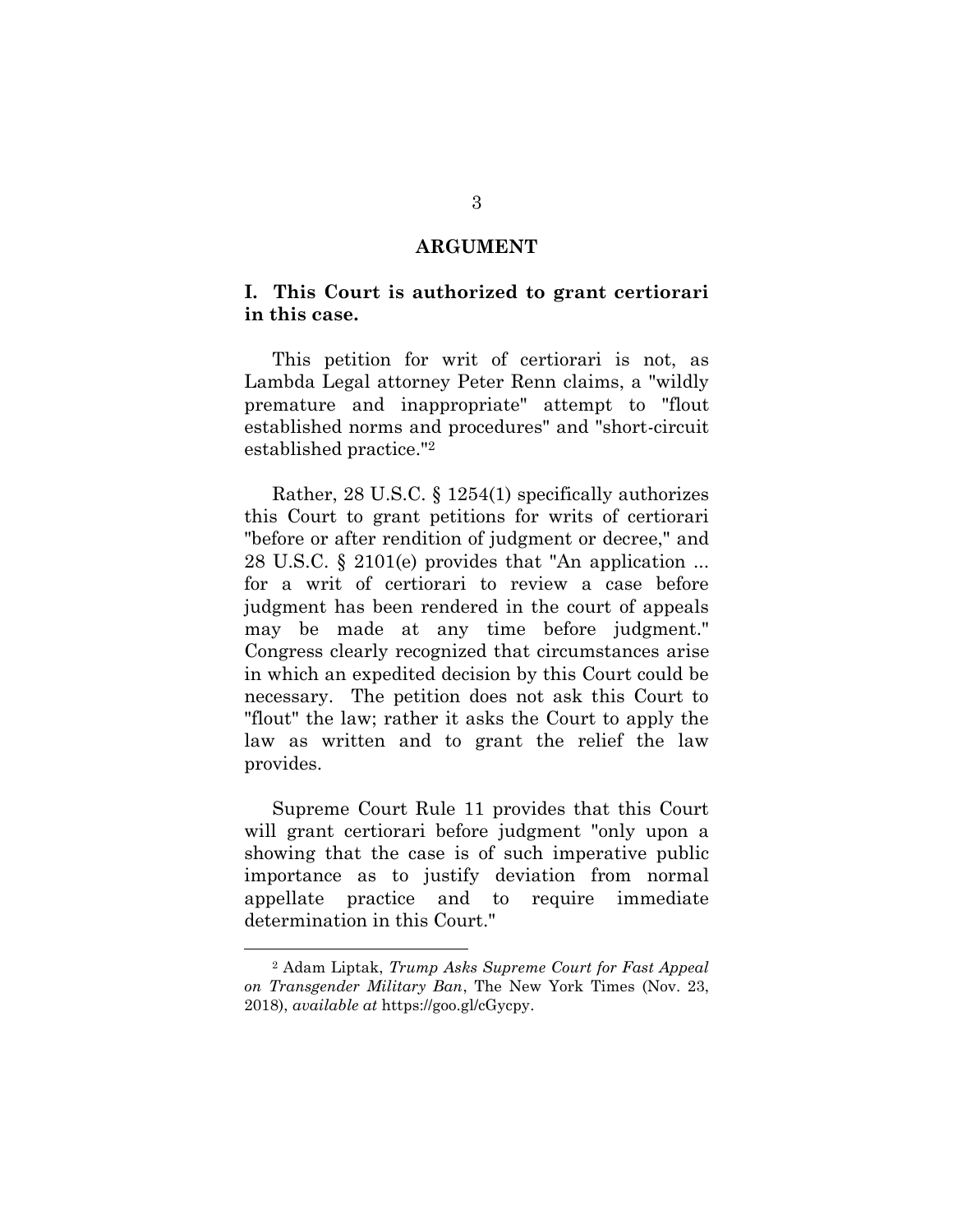This Court has granted certiorari before judgment in several cases: *Youngstown Sheet & Tube Co. v. Sawyer,* 343 U.S. 579, 584 (1962) ("Deeming it best that the issues raised be promptly decided by this Court, we granted certiorari on May 3 and set the case for argument on May 12."); *United States v. Nixon,* 418 U.S. 654, 686-687 (1974) ("We granted both the United States' petition for certiorari before judgment… and also the President's cross-petition for certiorari before judgment….."); and *Dames & Moore v. Regan,* 453 U.S. 654, 668 (1981) ("Because the issues presented here are of great significance and demand prompt resolution, we granted the petition for the writ....").

The Foundation believes this case is of "imperative public importance" and "require[s] immediate determination in this Court" for several reasons:

1. The Administration's military transgender policy has been challenged in various lawsuits in the Western District of Washington, the Central District of California, the District of the District of Columbia, and the District Court of Maryland.<sup>3</sup> The District Court in *Stone v. Trump* issued a nationwide preliminary injunction requiring the military to maintain and implement transgender retention and

<sup>3</sup> *Karnoski v. Trump*, No. 2:2017-cv-01297 (W.D. Wash. Apr. 13, 2018); *Stockman v. Trump*, No. 5:2017-cv-01799 (C.D. Cal. Dec. 22, 2017); *Doe v. Trump*, No. 1:2017-cv-01597 (D.D.C. Oct. 30, 2017); *Stone v. Trump*, No. 1:2017-cv-02459 (D. Md. Nov. 21, 2017).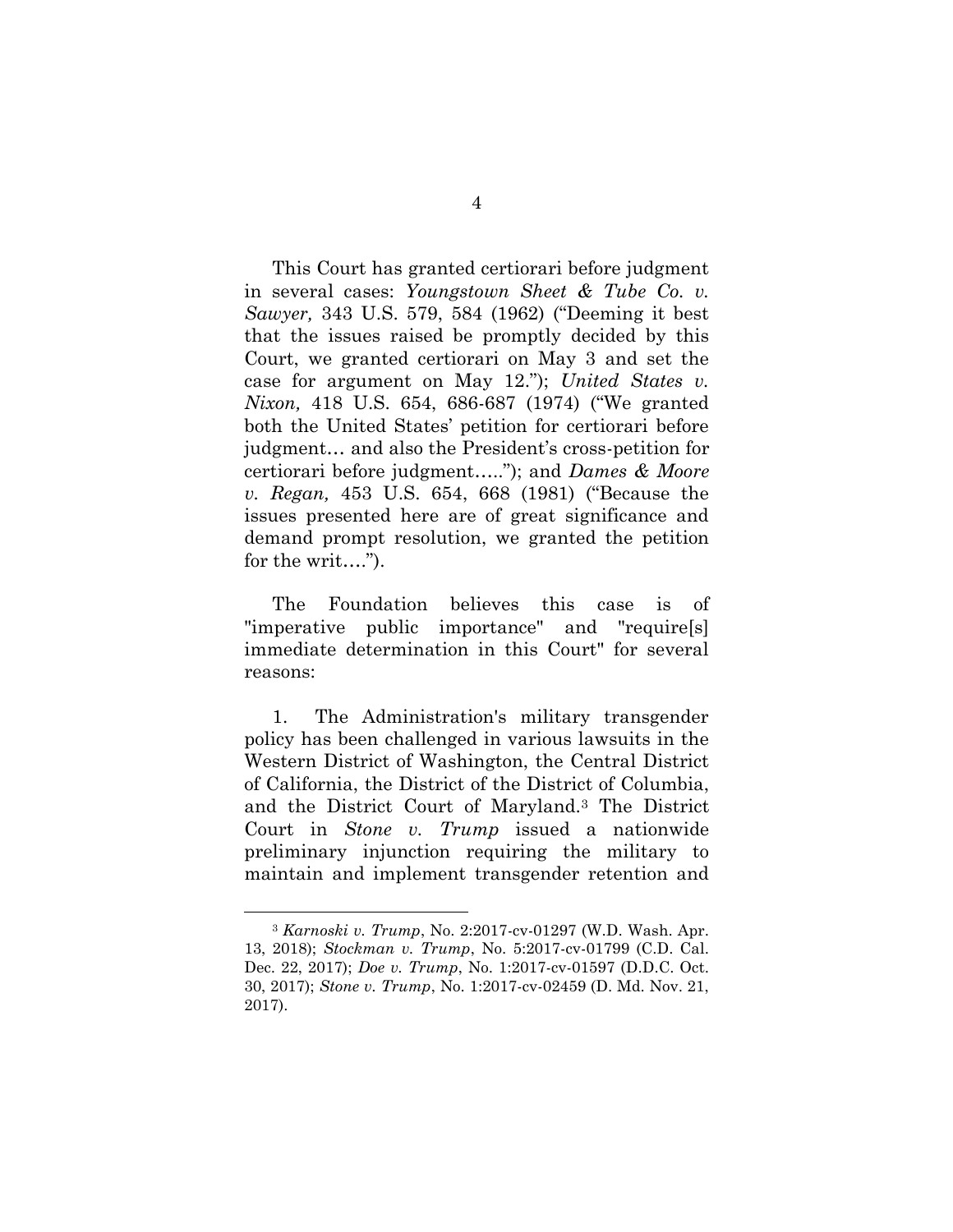accession standards, as did the District Court of the Western District of Washington in *Karnoski.* 

2. These lower courts have resisted efforts to expedite the cases. In March 2018 the Administration moved to dissolve the *Stone*  injunction; the District Court has not ruled on that motion. Likewise, the Administration's motions for partial stays of these injunctions have been denied in the D.C. Circuit and the Fourth Circuit.<sup>4</sup> Similarly, the Administration's request for expedited rulings have been, after long delays, denied.<sup>5</sup> The Administration has exhausted every possible way of obtaining a speedy disposition through the lower courts, leaving this Court as its last resort.

3. Although Appellees claim they are seeking to preserve the status quo, they are actually seeking to delay the proceedings in order to effect radical transformation of the military. The policy of the military has traditionally been to exclude transgender persons from military service.6 But late in President Obama's second term of office, then-Secretary of Defense Ashton Carter created a working group to formulate a new transgender policy (hereinafter the "Carter policy").<sup>7</sup> In June 2016 Secretary Carter ordered the armed forces to adopt new standards by July 1, 2017, that would admit

<sup>4</sup> *Doe v. Trump*, No. 17-5267 (D.C. Cir. Dec. 22, 2017) (per curiam); *Stone v. Trump*, No. 17-2398 (4th Cir. Dec. 21, 2017).

<sup>5</sup> *See* Pet. 13-14.

<sup>6</sup> Pet. 2-3.

<sup>7</sup> *See* Pet. App'x G.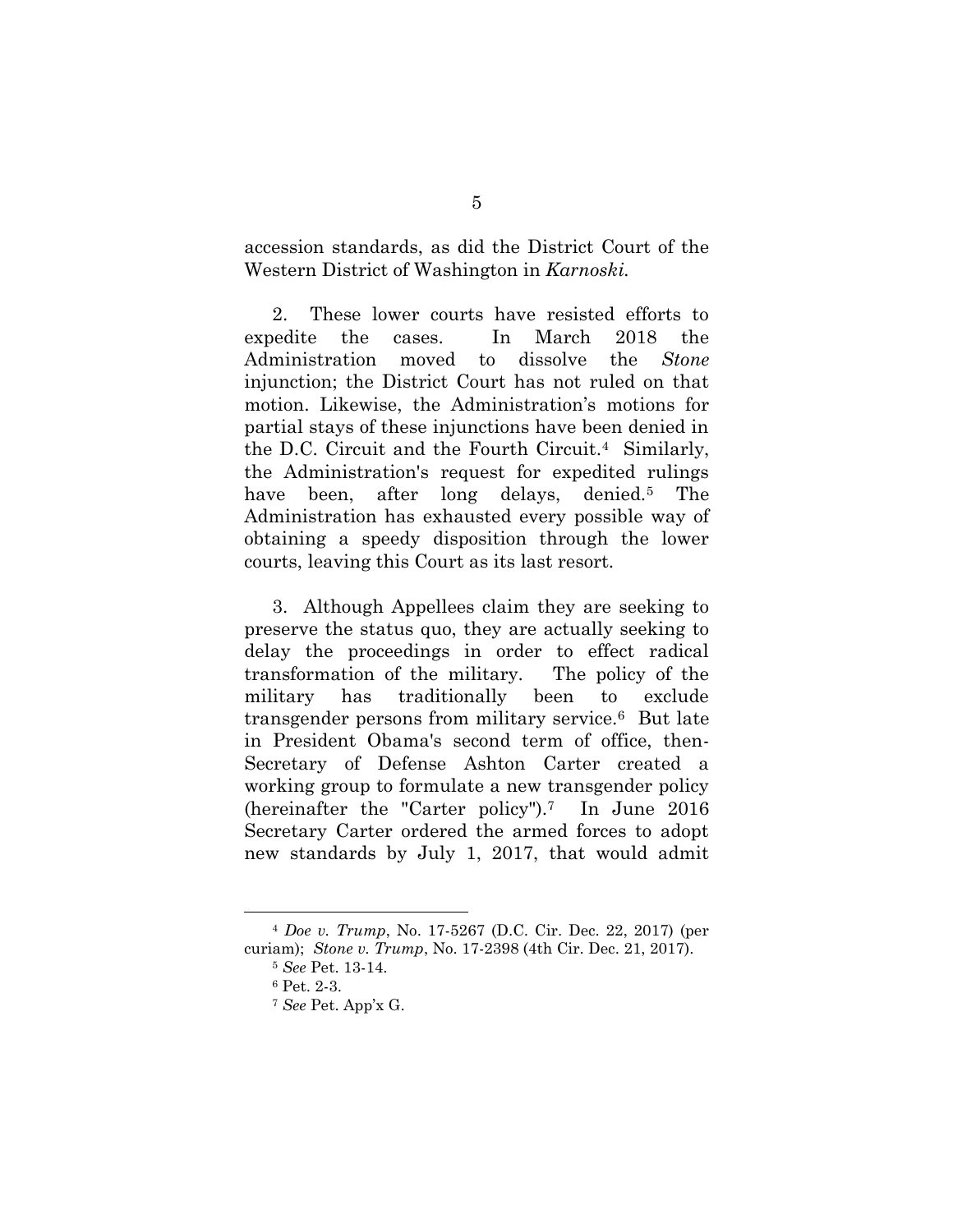transgendered persons under some circumstances.<sup>8</sup> The day before the Carter policy was to go into effect, Secretary of Defense James Mattis delayed the implementation of the Carter policy until January 1, 2018, because the military needed more time to evaluate the Carter policy's effect on military readiness and lethality.9 The injunctions sought by Appellees and issued by the district courts prohibit Secretary Mattis from delaying implementation of the Carter policy. Thus, they force Secretary Mattis and the armed forces to implement a transgender policy that will radically change the armed forces, potentially with disastrous and irreversible results. In reality, it is the Administration that seeks to preserve the status quo.

4. With at least four cases pending in four district courts and three circuits, coupled with the strong emotions and convictions on all sides of the issue, it is inevitable that whatever the circuit courts decide, those decisions will be appealed to this Court. The interest of judicial economy is therefore best served by granting this petition now.

5. With the delays and foot-dragging by the lower courts, there is no way of knowing how long it will take the circuit courts to reach decisions on these cases. In the meantime, as the policy goes into effect, there could be a massive influx of transgendered persons into the military, many seeking surgery and other medical treatment at military expense. Once this takes place, it will be very difficult to undo the

<sup>8</sup> Pet. App'x H.

<sup>9</sup> Pet. App'x I.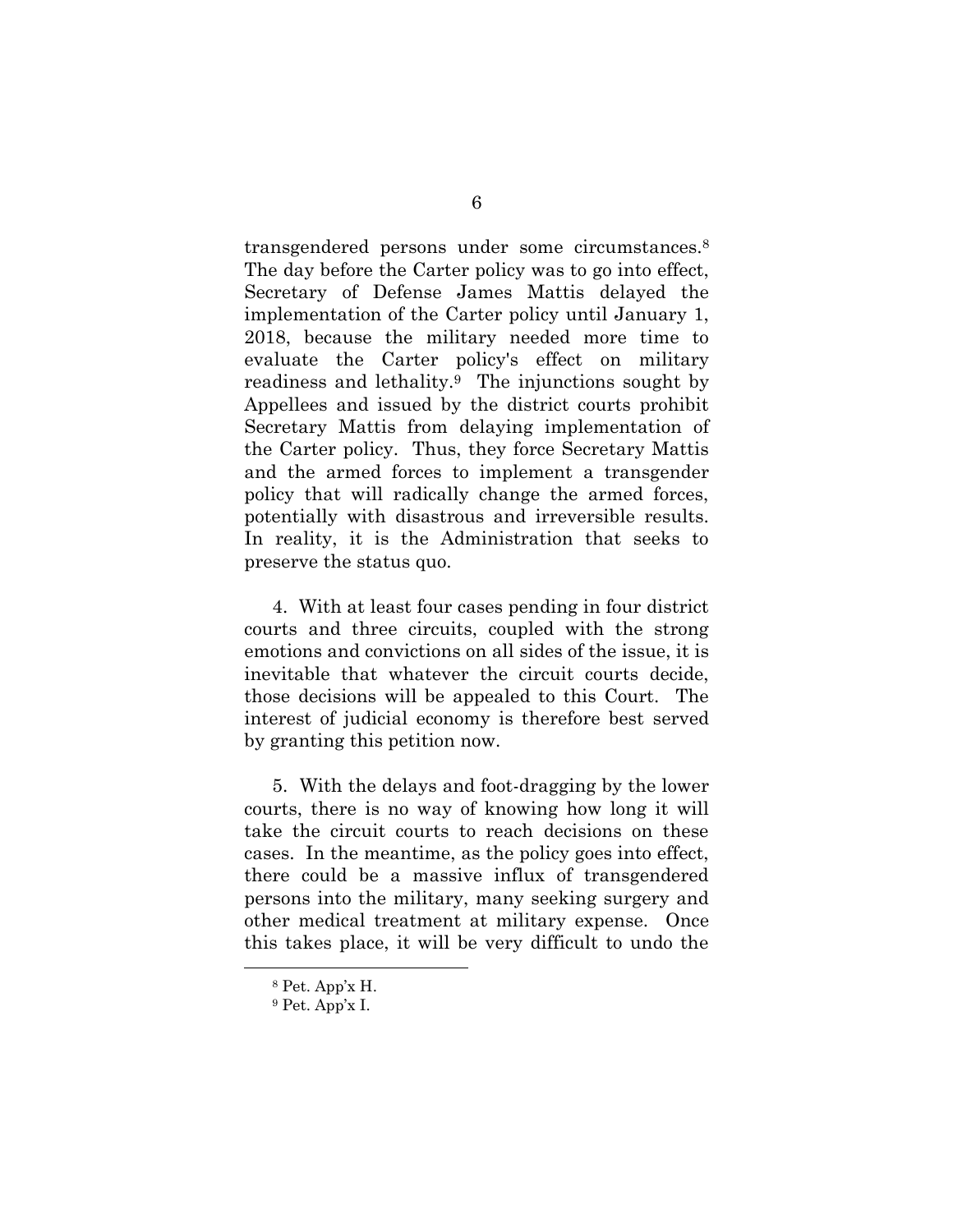policy. As Aaron Belkin of the Palm Center said concerning this litigation, "It is a little harder to put the toothpaste back in the tube with each day that goes by."10 And as Shannon Minter, Legal Director for the National Center for Lesbian Rights, stated, "It's so incredibly stressful and nerve-wracking for the transgender people who are serving right now."<sup>11</sup> It would therefore be in everyone's best interest, including transgender persons in the armed forces or interested in joining the armed forces, to have this issue settled promptly by this Court. The lower courts should not be allowed to drag out these proceedings to enable to Carter policy to become so entrenched that it cannot be reversed.

6. Implementation of the Carter policy could have disastrous consequences for the military, as we will demonstrate below.

## **II. This Court has never recognized a constitutional right to change one's gender.**

Even though this Court purported to establish a right to engage in homosexual acts in *Lawrence v. Texas,* 539 U.S. 558 (2003), and to enter a same-sex marriage in *Obergefell v. Hodges,* 135 S.Ct. 2584 (2015), this Court has never recognized a right to change one's sex or to have others recognize one's sex as different from that which was determined at birth. Accordingly, the military is not infringing any

<sup>10</sup> Samantha Allen, *Trump's Desperate Gamble on Asking SCOTUS to Rule on Transgender Troop Ban*, Daily Beast (Nov. 27, 2018), *available at* https://goo.gl/ME596P.

 $11$  *Id.*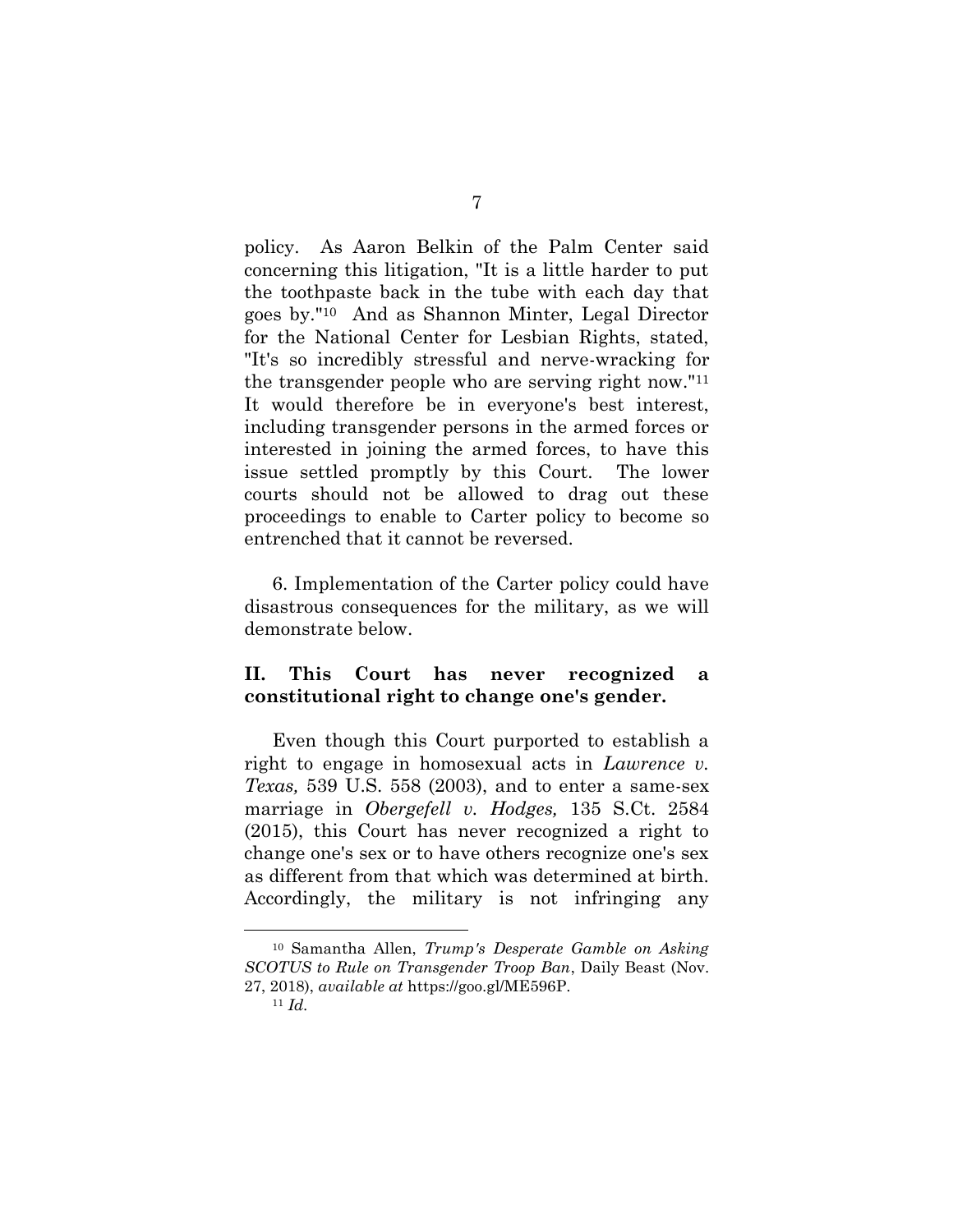constitutional right by not allowing transgender persons to enlist in the armed forces. The district court's conclusion in *Karnoski* that transgender status is a "quasi-suspect classification, and therefore subject to intermediate scrutiny,"<sup>12</sup> *Karnoski* at 19a, has no foundation in any decision of this Court.

### **III. The District Court's finding of contentbased discrimination is unfounded.**

Building one questionable doctrine upon another, the district court concluded that because transgender status is a quasi-suspect classification, the Mattis policy is impermissible "content-based restriction" that "penalizes transgender service members ... for disclosing their gender identity."<sup>13</sup>

But if the district court's premise that transgender status is a quasi-suspect classification is wrong, its conclusion that the Mattis policy is an impermissible content-based restriction also fails, because the military has broad authority to exclude categories of people who, in general, are not fit for military service or who could cause problems in highly stressful military missions.

It is not an impermissible content-based restriction to exclude people who say "I am a convicted felon," "I am a drug user," "I am a terrorist," "I am suicidal," "I have a personality disorder," "I am an alcoholic," "I will not obey orders,"

<sup>12</sup> *Karnoski v. Trump*, No. 2:2017-cv-01297, slip op. at 19 (W.D. Wash. Dec. 11, 2017).

<sup>13</sup> *Id.*, slip op. at 24.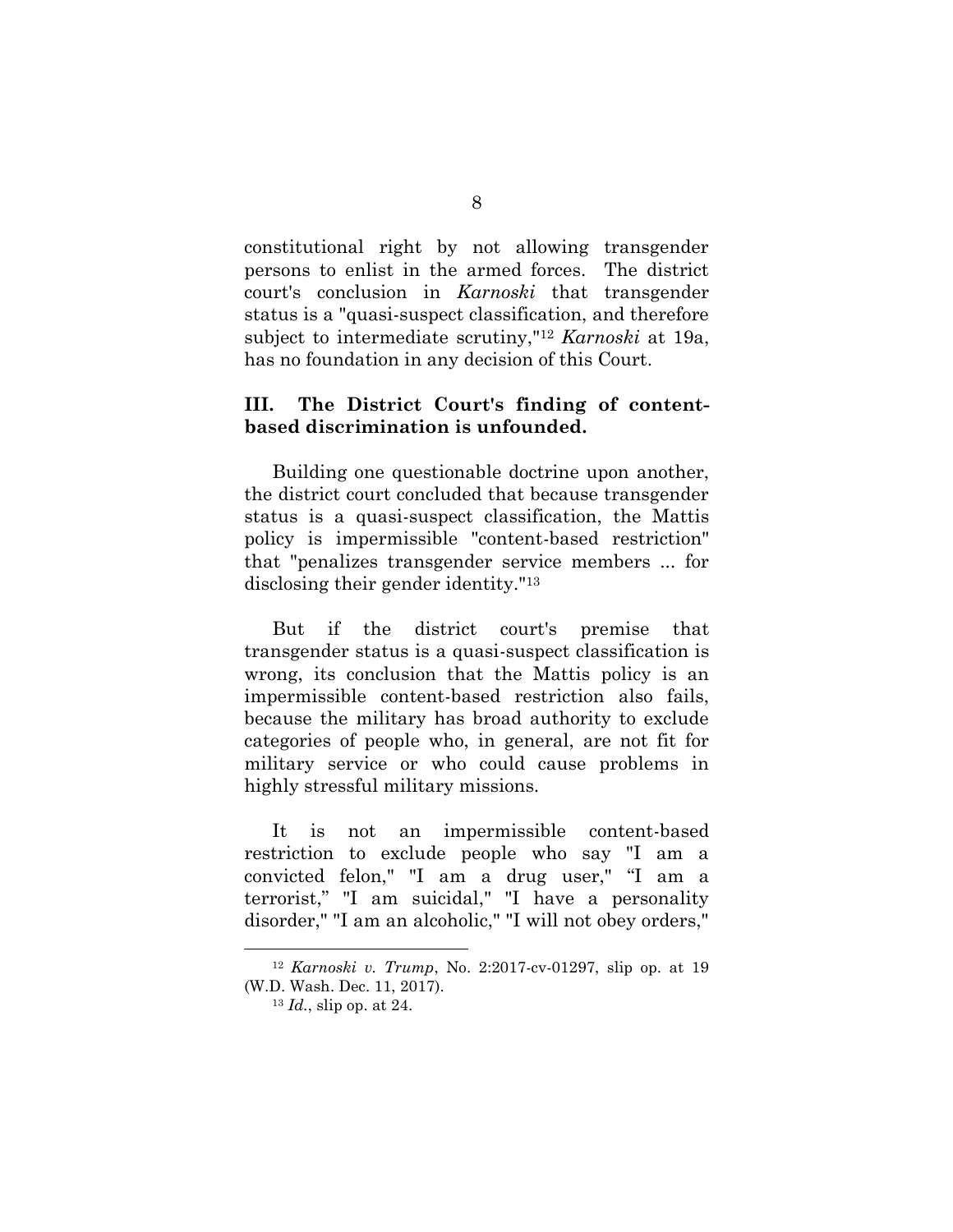or a host of other categories. And it is not an impermissible content-based restriction to exclude people who say "I am transgender" if the military has at least a rational basis for excluding transgendered persons.

Does the military have a rational basis for excluding transgendered persons? We will examine the evidence in the next section of this brief.

## **IV. Substantial evidence exists that transgendered persons could cause problems for the armed forces.**

In deciding a case, this Court must take into account the practical consequences of its decision as well as the practical effects of the policies which are impacted by the Court's decision. If this Court decides that transgender persons are entitled to enlist in the armed forces, the practical effects could be substantial, and they could be disastrous.

We therefore must ask: What are the effects of transgender identification? We ask these questions and present this information, not because of animus toward transgender persons, but because the military, the Administration, and the Congress need to consider and evaluate this information in formulating a transgender policy, and because the courts need this information in determining whether that policy is constitutional.

After examining the controversy, Sara Reardon concludes,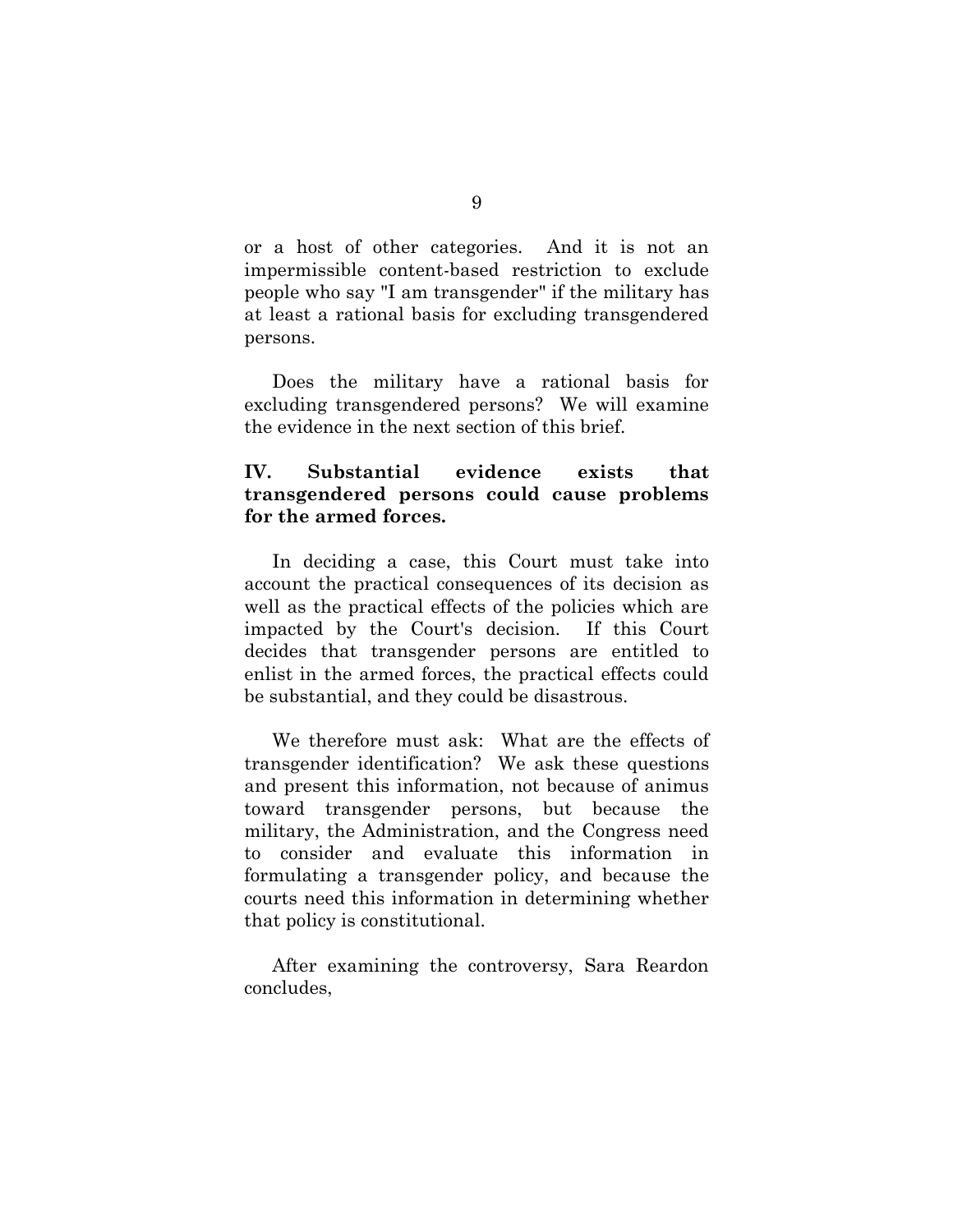The debate is so heated -- and evidence so sparse -- that the authors of the American Psychiatric Association's 2013 *Diagnostic and Statistical Manual of Mental Disorders (DSM-5)* were unable to reach a consensus. "People are making declarations of knowledge that are their belief systems, that aren't also backed up by empirical research," says Jack Drescher, a psychiatrist at the William Alanson White Institute in New York City.<sup>14</sup>

Dr. Alice Domurat Dreger, former Professor of Clinical Medical Humanities and Bioethics at the Feinberg School of Medicine, Northwestern University, is a strong transgender advocate. But in a detailed article which appeared in *Archives of Sexual Behavior,* Dr. Dreger examined the controversy surrounding psychologist and Northwestern University Professor J. Michael Bailey and his book *The Man Who Would Be Queen: The Science of Gender-Bending and Transsexualism*  (National Academies Press, 2003). In that book Dr. Bailey argued that some male transexuals are homosexuals who have reservations about homosexuality but who believe (consciously or subconsciously) that their attraction to men would be acceptable if they transitioned to female. Other male transexuals, he said, were autogynephiliac, meaning

<sup>14</sup> Sara Reardon, *Largest Ever Study of Transgender Teenagers Set to Kick Off*, Nature: International Weekly Journal of Science (Mar. 29, 2016), *available at* https://goo.gl/fi6qLD.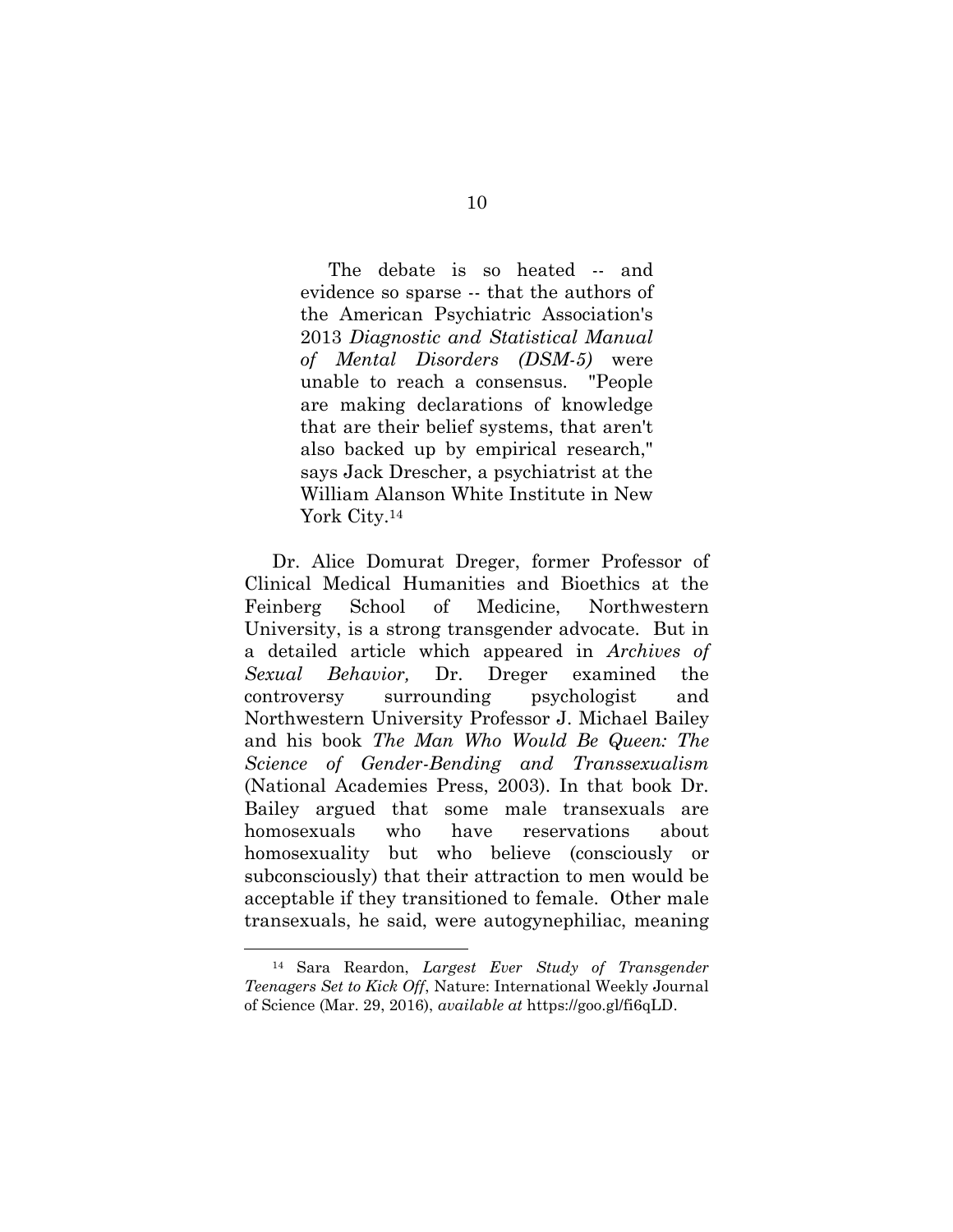they were sexually aroused by thinking of themselves as female. Contrary to her earlier expectations, and without agreeing with all of Dr. Bailey's conclusions, Dr. Dreger describes him as "apparently intelligent, open-minded, scientifically careful, and nonhomophobic." Nevertheless, she says, the transsexual activist community was so enraged by Dr. Bailey's book that they conducted a campaign to discredit him professionally, remove him from the university, and even attacked his home and children. Dr. Dreger's article is as much a commentary on the antics and mindset of radical transgender advocates as it is upon Dr. Bailey and his book.<sup>15</sup>

Radical transgender advocates don't want to acknowledge that some who undergo transition later have regrets or unpleasant results. They often cite a Swedish study that found that only 2.2 percent of transgender persons suffered from sex change regret.16 Other studies, however, show that the percentage who experience regret is much higher. The *Guardian* reviewed one hundred studies of transgender persons and concluded that twenty percent (20%) of transgender persons regretted changing genders, and that many transgendered persons remain severely distressed and even suicidal.<sup>17</sup> As early as 1979 Dr. Charles Ihlenfeld,

<sup>15</sup> Alice Domurat Dreger, *The Controversy Surrounding* The Man Who Would Be Queen*: A Case History of the Politics of Science, Identity, and Sex in the Internet Age*, 37 Archives of Sexual Behavior*,* 366-421 (2008).

<sup>16</sup> *See* Walter Heyer, *Transgender Regret Is Real Even If the Media Tell You Otherwise*, The Federalist (Aug. 19, 2015), *available at* https://goo.gl/gK1yYp.

<sup>17</sup> *Id.*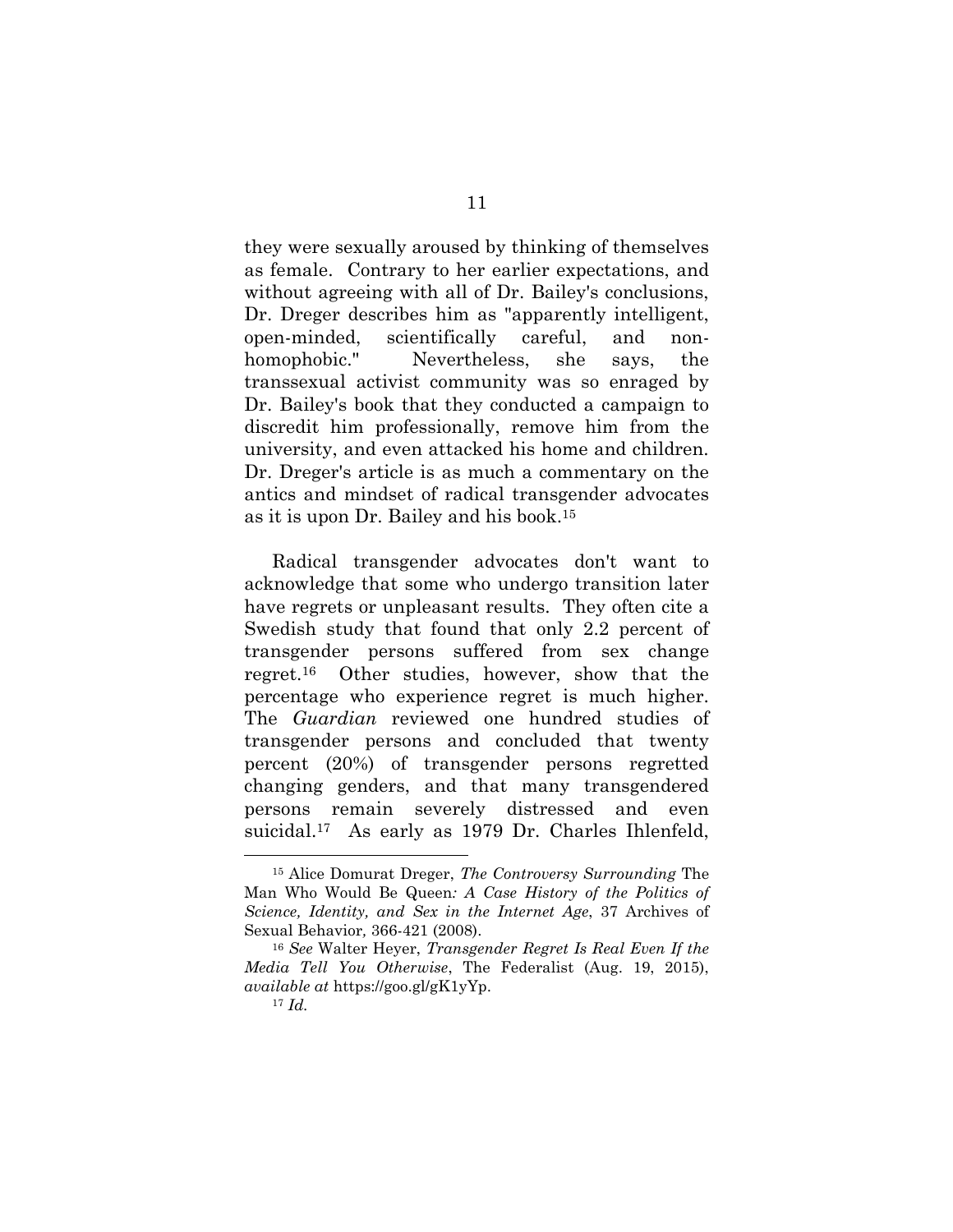who had administered hormone therapy to about 500 transgendered persons, said simply: "There is too much unhappiness among people who have had the surgery. Too many of them end as suicides."<sup>18</sup>

When accepting an ESPY Award in 2015, Caitlyn Jenner, aka Bruce Jenner, told his audience that 41 percent of transgender persons attempt suicide.<sup>19</sup>

Consider other evidence:

A 2009 study conducted by the Case Western Reserve University Department of Psychiatry concluded that "90 percent of these diverse [transgendered] patients had at least one other significant form of psychopathology."<sup>20</sup>

A 2003 Dutch survey of board-certified Dutch psychiatrists concluded that, of 359 patients treated for cross-gender identification, 61 percent of these patients had other psychiatric disorders and illnesses, notably personality, mood, dissociative, and psychotic disorders.<sup>21</sup>

In 2013 the University of Louisville, KY conducted a study of 351 transgender individuals and found that the rates of depression and anxiety among those

<sup>18</sup> *Id.*

<sup>19</sup> Cecilia Dhejne et al., *Long-Term Follow-Up of Transsexual Persons Undergoing Sex Reassignment Surgery: Cohort Study in Sweden,* PLOS/ONE (Feb. 22, 2011), *available at* https://goo.gl/tr4ibw.

<sup>20</sup> *Id.*

<sup>21</sup> *Id.*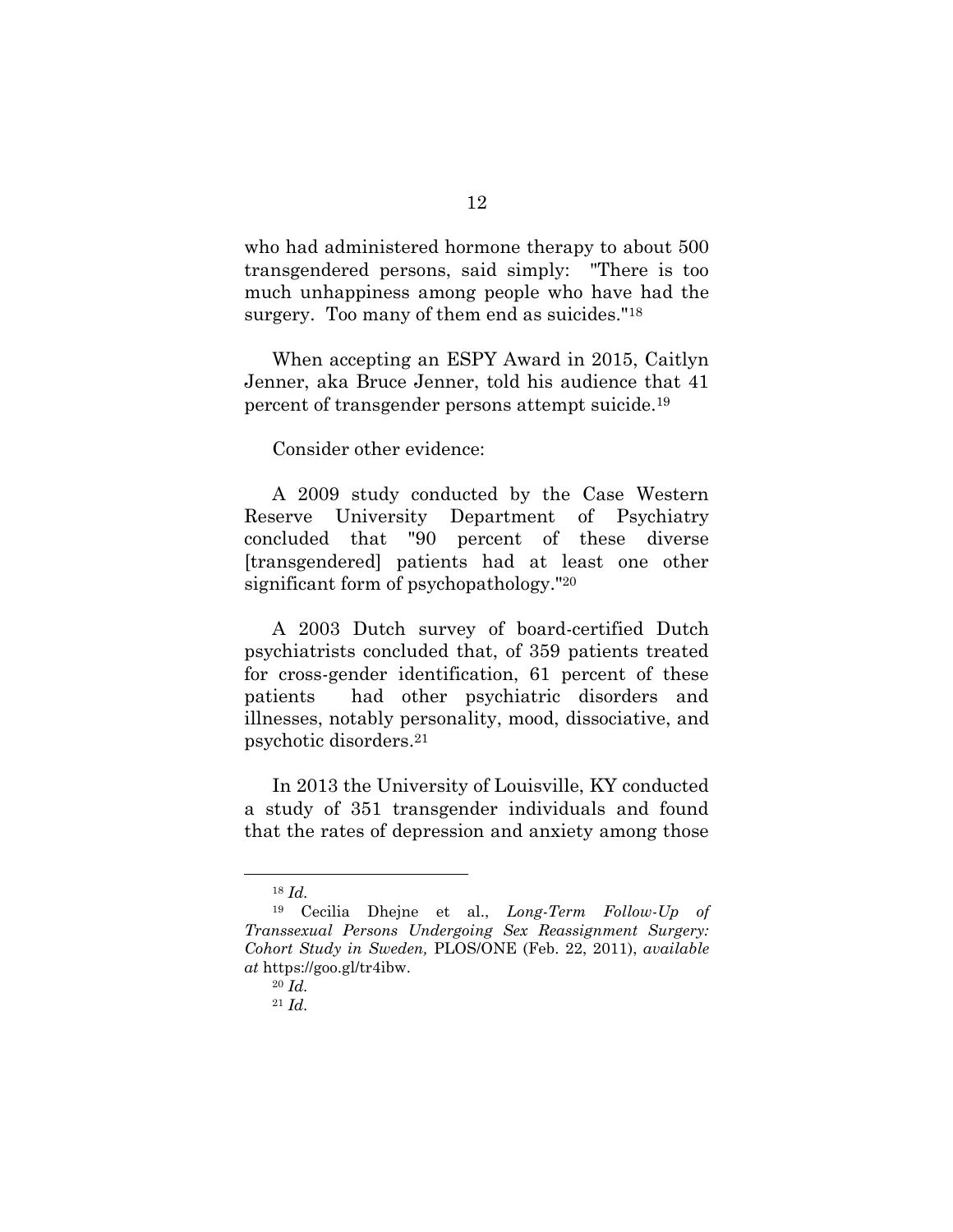individuals "far surpass the rates of those for the general population."<sup>22</sup>

The 2015 Report of the U.S. Transgender Survey, cited earlier, revealed "disturbing patterns of mistreatment and discrimination and startling disparities between transgender people in the survey and the U.S. population when it comes to the most basic elements of life, such as finding a job, having a place to live, accessing medical care, and enjoying the support of family and community. Survey respondents also experienced harassment and violence at alarmingly high rates."23 Survey respondents reported that 10 percent experienced family violence because of their transsexuality, 54 percent were verbally harassed in school, 24 percent were physically attacked in school, 13 percent were sexually assaulted in school, and 17 percent left school because of this treatment. Thirty percent reported having been fired, denied a promotion, or experienced other mistreatment at work because of their gender identity. Twenty-nine percent were living in poverty, compared to 14 percent of the general population. Fifteen percent were unemployed, compared with 5 percent of the general population. Thirty percent have experienced homelessness, 39 percent experienced serious psychological distress during the previous month compared to 5 percent of the population, and 40 percent have attempted suicide during their lifetime,

<sup>22</sup> *Id.*

<sup>23</sup> Sandy E. James et al., *The Report of the 2015 U.S. Transgender Survey* 4, National Center for Transgender Equality (2016), *available at* https://goo.gl/maUQmq.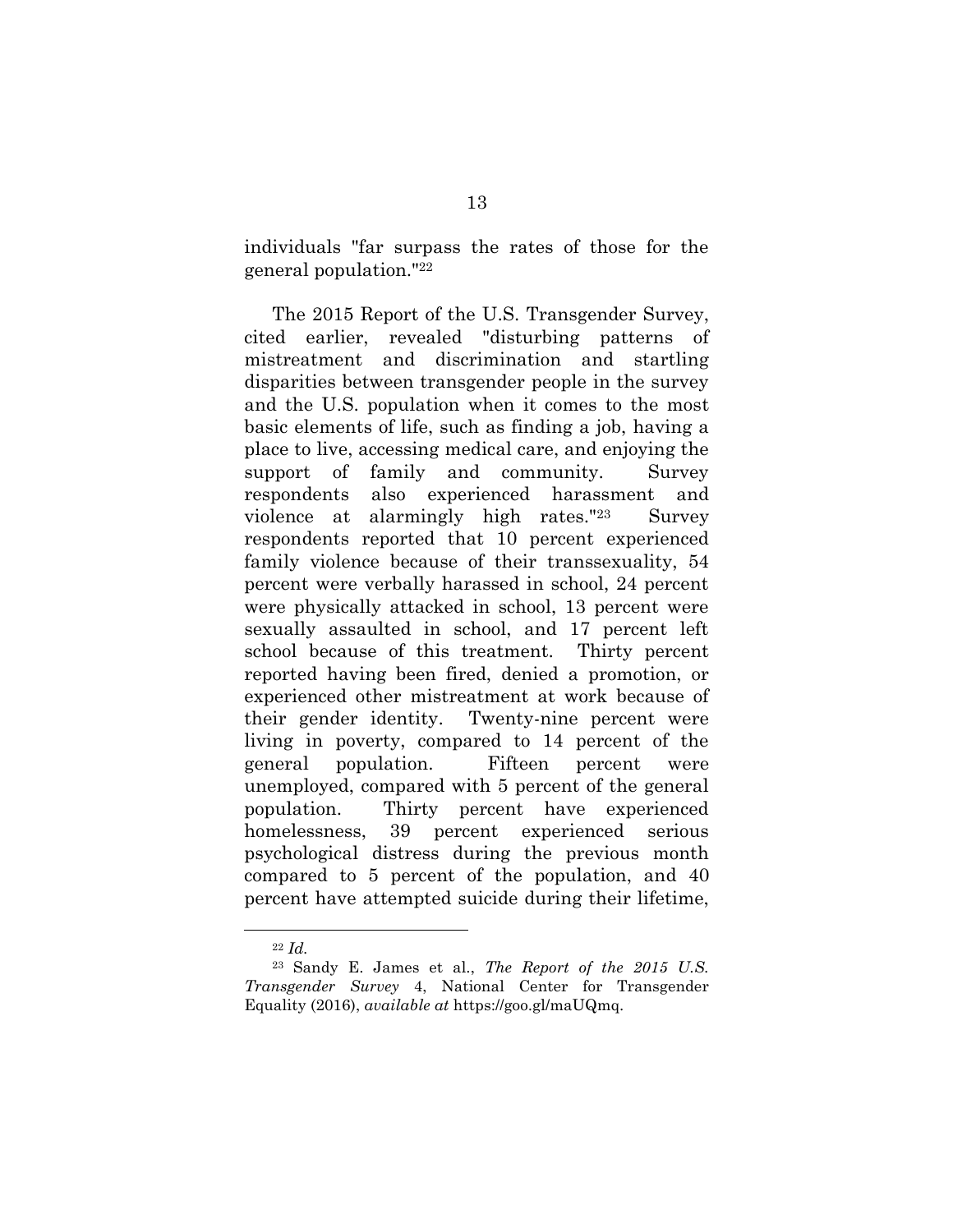nearly nine times the attempted suicide rate in the general population (4.6 percent). 1.4 percent reported living with HIV, compared with only 0.3 percent of the general population.24 Twenty percent have participated in the "underground economy" for income at some time, including "sex work, drug sales, and other currently criminalized work," nine percent during the past year.<sup>25</sup>

The 2015 U.S. Transgender Survey results should be approached with some degree of caution. Although the number of respondents (27,715) is impressive, one may question whether those who volunteer to participate in an online survey are representative of the nation's transgender population as a whole. The fact that transgender persons experience violence, suicide, and other problems on a level disproportionate to the general population does not mean their transgender status is the reason they experience these problems. Theoretically, it is possible that these persons would have experienced these problems regardless of whether they were transgender. And the survey seems to reflect the belief of many of its participants, that society's attitudes toward transgenderism, rather than their own transgender status, is the cause of the problem.

Nevertheless, the fact remains: The transgender lifestyle is accompanied by many undesirable aspects. Courts and other governmental agencies should carefully consider this when deciding whether to recognize, and give encouragement to a lifestyle that

<sup>24</sup> *Id.* at 4-6.

<sup>25</sup> *Id.* at 158.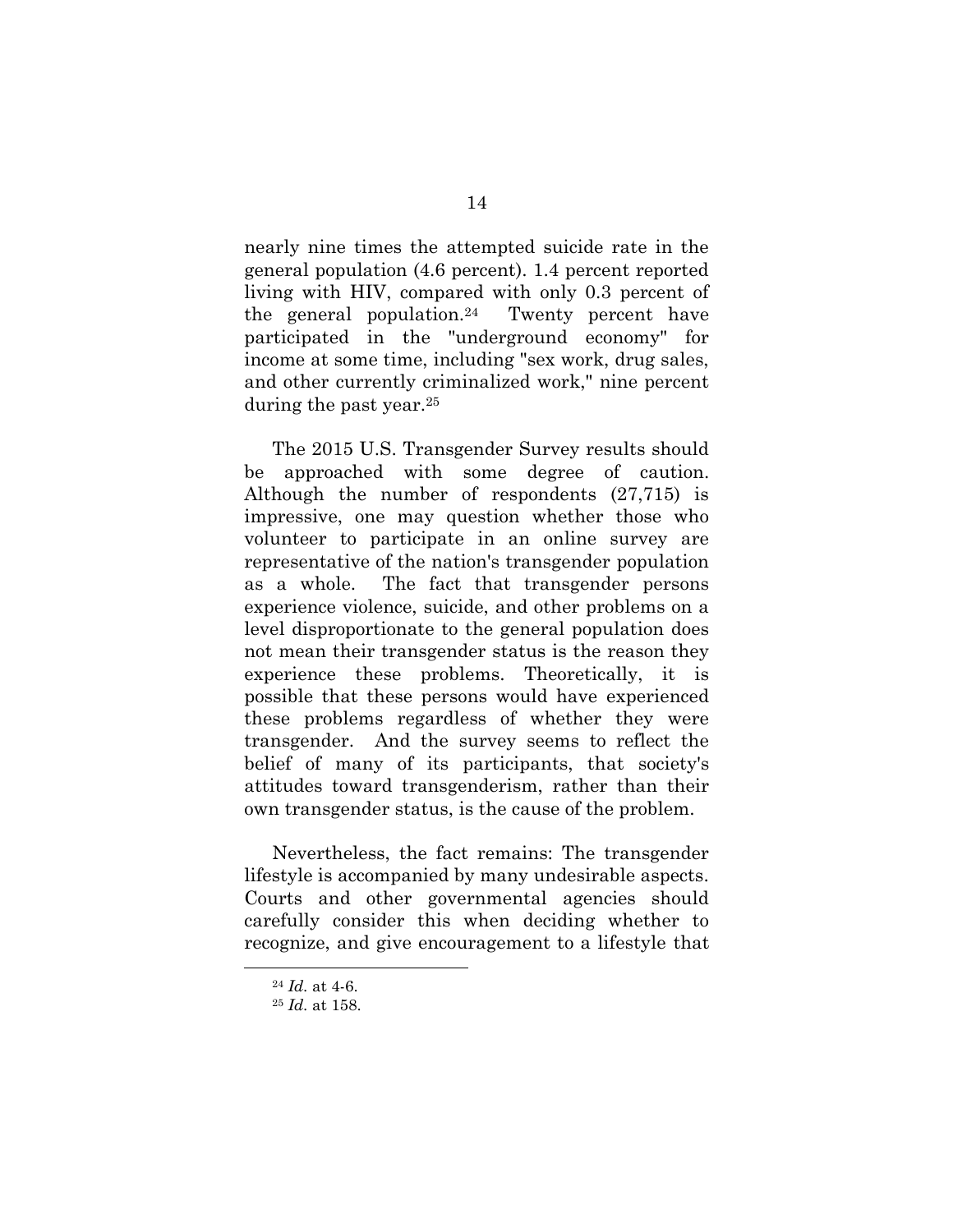has no constitutional sanction and could result in tragic consequences for many.

And of the twenty percent who regret their transgender change, most are intimidated into silence, but some speak out. Walt Heyer, who underwent a male-to-female sex-change operation at age 42, became known as Laura Jensen for eight years, and then transitioned back to male. He has a website titled SexChangeRegret.com, speaks regularly, and has authored several books including *Gender, Lies and Suicide, Paper Genders, Perfected with Love,* and *A Transgender's Faith.<sup>26</sup>* Coming from a different perspective, ten women who stopped their transition from female to male joined to tell their stories in *Blood and Visions: Womyn Reconciling with Being Female,* published in 2015 by Autonomous Womyn's Press. 27

Because this field of study is so new, very little is known about the consequences and effects, especially the long-term consequences and effects, of the transgender lifestyle. This is true for society in general, but it is especially true for the military which must of necessity require its personnel to perform vital missions under extreme stress. It is therefore dangerous to force the military to adopt a policy that could have disastrous consequences for

<sup>26</sup> Walter Heyer, *Bookstore*, SexChangeRegret.com, http://www.sexchangeregret.com/bookstore (last visited Dec. 19, 2018).

<sup>27</sup> *Blood and Visions: Womyn Reconciling with Being Female*, Autonomous Womyn's Press (2015), https://goo.gl/uYgWiY (last visited Dec. 19, 2018).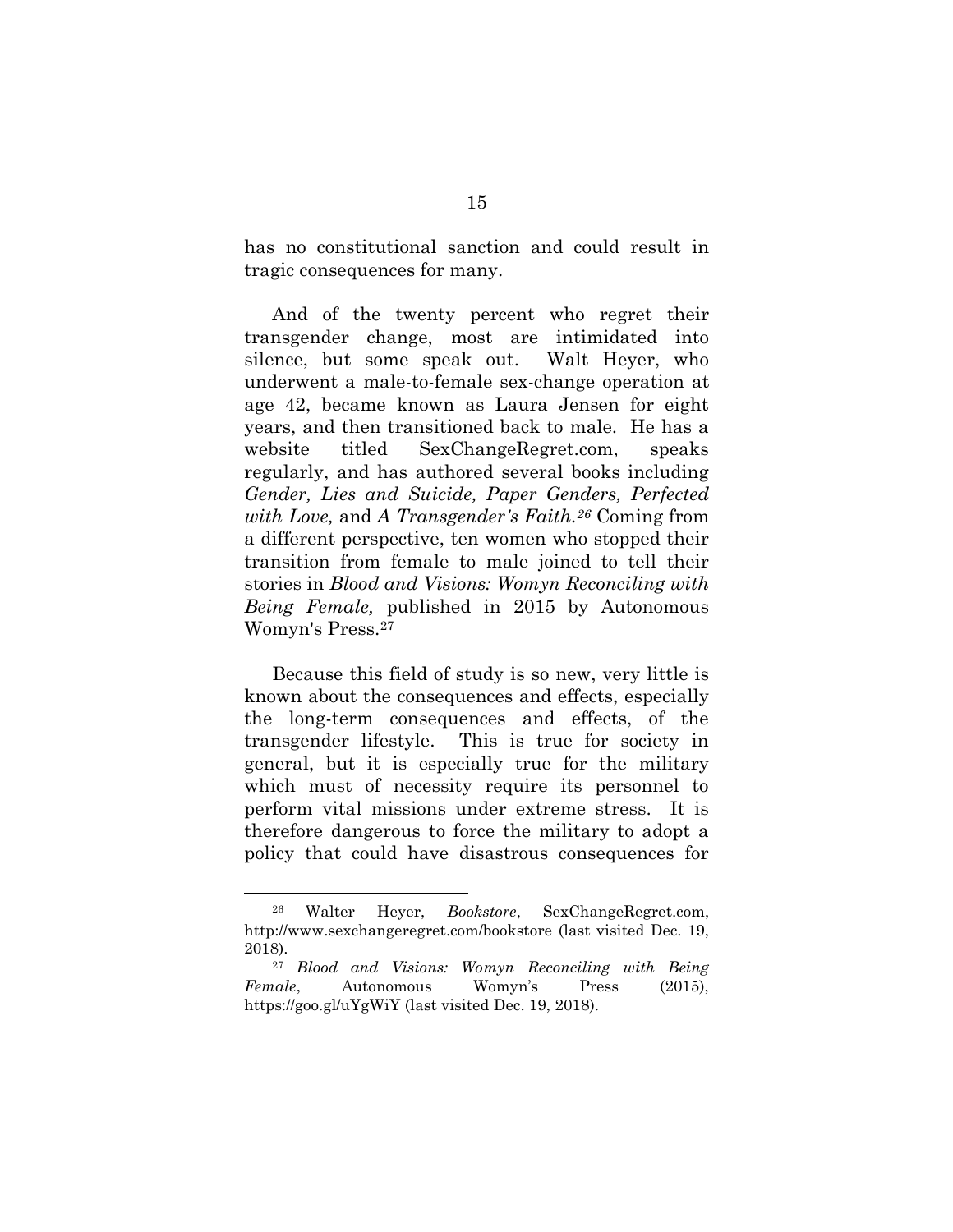the nation, for the military, for all military personnel, and for transgender persons themselves. "Act in haste, repent at leisure."

## **V. The Courts should substantially defer to the military on matters of military discipline.**

Unlike President Obama's Secretary Defense Ashton Carter who never served in the military, current Secretary of Defense James N. Mattis served more than 40 years in the military, first as an enlisted man in 1969 at age 18 and retiring as a fourstar general in 2013, also commanding the United States Joint Forces Command and NATO's Supreme Allied Commander and serving as an Annenberg Distinguished Visiting Fellow at the Hoover Institution.28 He, not Carter, is the current Secretary of Defense, and his professional military judgment (arrived at after extensive consultation with a distinguished panel of experts, both military and civilian) that general admission of transgender persons would not be conducive to the good order and discipline of the military is fully entitled to the deference of this Court, although transgender persons currently on active duty may continue to serve provided they do so according to their sex as determined at birth and persons with a history of gender dysphoria may join the military if they have not undergone gender transition, are willing and able

<sup>28</sup> *James N. Mattis: Secretary of Defense*, U.S. Department of Defense, https://dod.defense.gov/About/Biographies/Biography-View/article/1055835/james-mattis (last visited Dec. 19, 2018).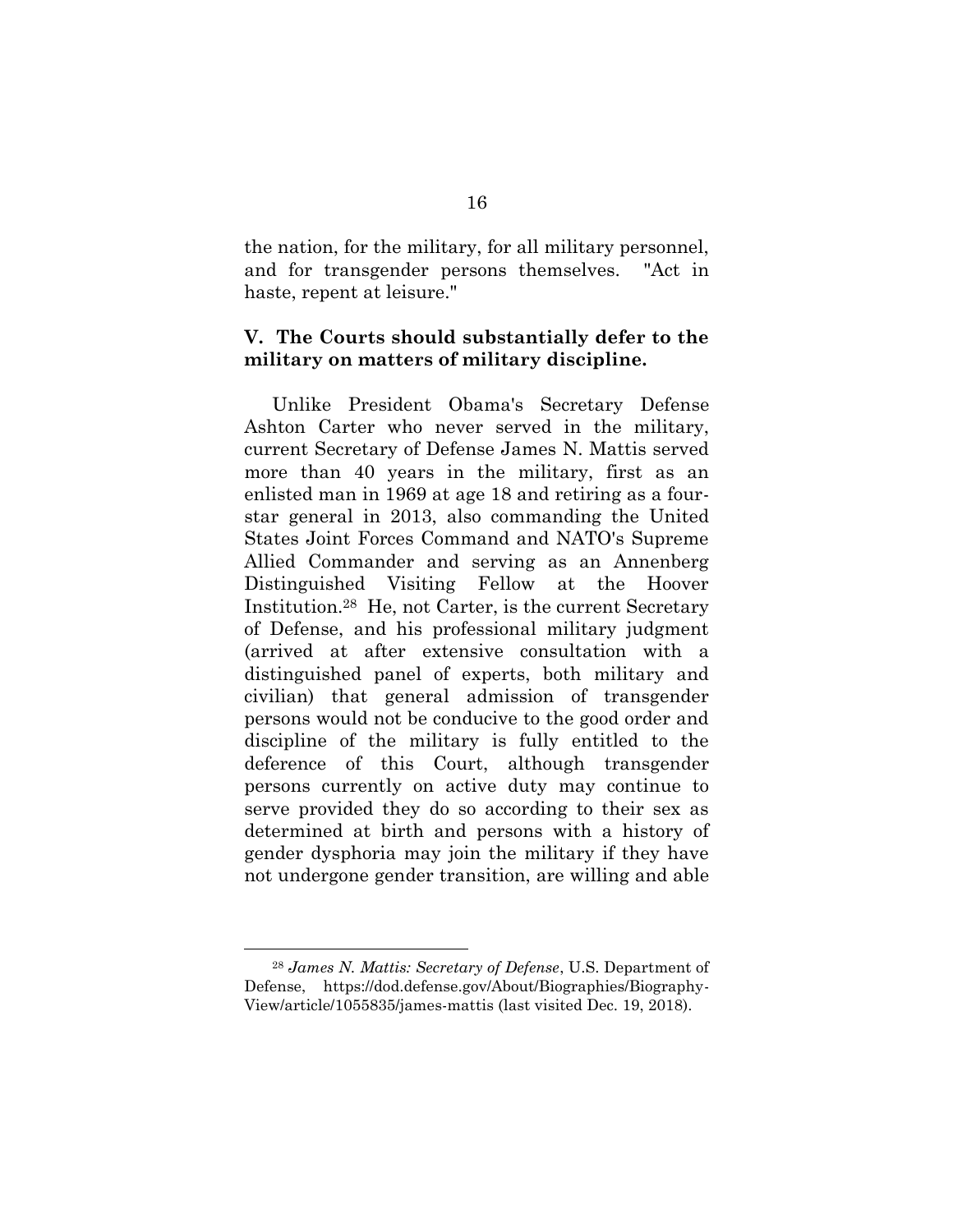to serve in their biological sex as determined at birth, and can show 36 months of stability before joining.<sup>29</sup>

<span id="page-23-0"></span>So many questions concerning transgender persons in the military are unanswered at this time. One of these, at a time of tight budgets, is the cost the Carter policy would impose upon the military. The Administration says the cost could be enormous. Two Obama-era studies discounted the financial cost of transgender persons in the military. One titled *Caring for Our Transgender Troops -- The Negligible Cost of Transition-Related Care* is authored by Aaron Belkin,<sup>30</sup> Ph.D., late San Francisco State University political science professor and leading transgender advocate. But rather than comparing the cost of admitting transgender persons into the military against the savings of not admitting them, Dr. Belkin's article basically compared the cost of treating transgender persons versus the cost of admitting gender-dysphoric persons and not treating them. He also failed to adequately consider the possibility that the Carter policy would bring an influx of transgender or dysphoric persons into them military. Another study by the RAND Corporation, *Assessing the Implications of Allowing Transgender Personnel to Serve Openly*. <sup>31</sup> This study is riddled with assumptions that may or may not prove to be

<span id="page-23-1"></span><sup>29</sup> Pet. 7.

<sup>30</sup>Aaron Belkin, *Caring for Our Transgender Troops -- The Negligible Cost of Transition-Related Care,* New England Journal of Medicine (Sep. 17, 2015), *available at* https://goo.gl/cuwVYC.

<sup>31</sup> Agnes Gereben Schaefer et al., *Assessing the Implications of Allowing Transgender Personnel to Serve Openly*, RAND Corporation (2016), *available at* https://goo.gl/MXb5Wt.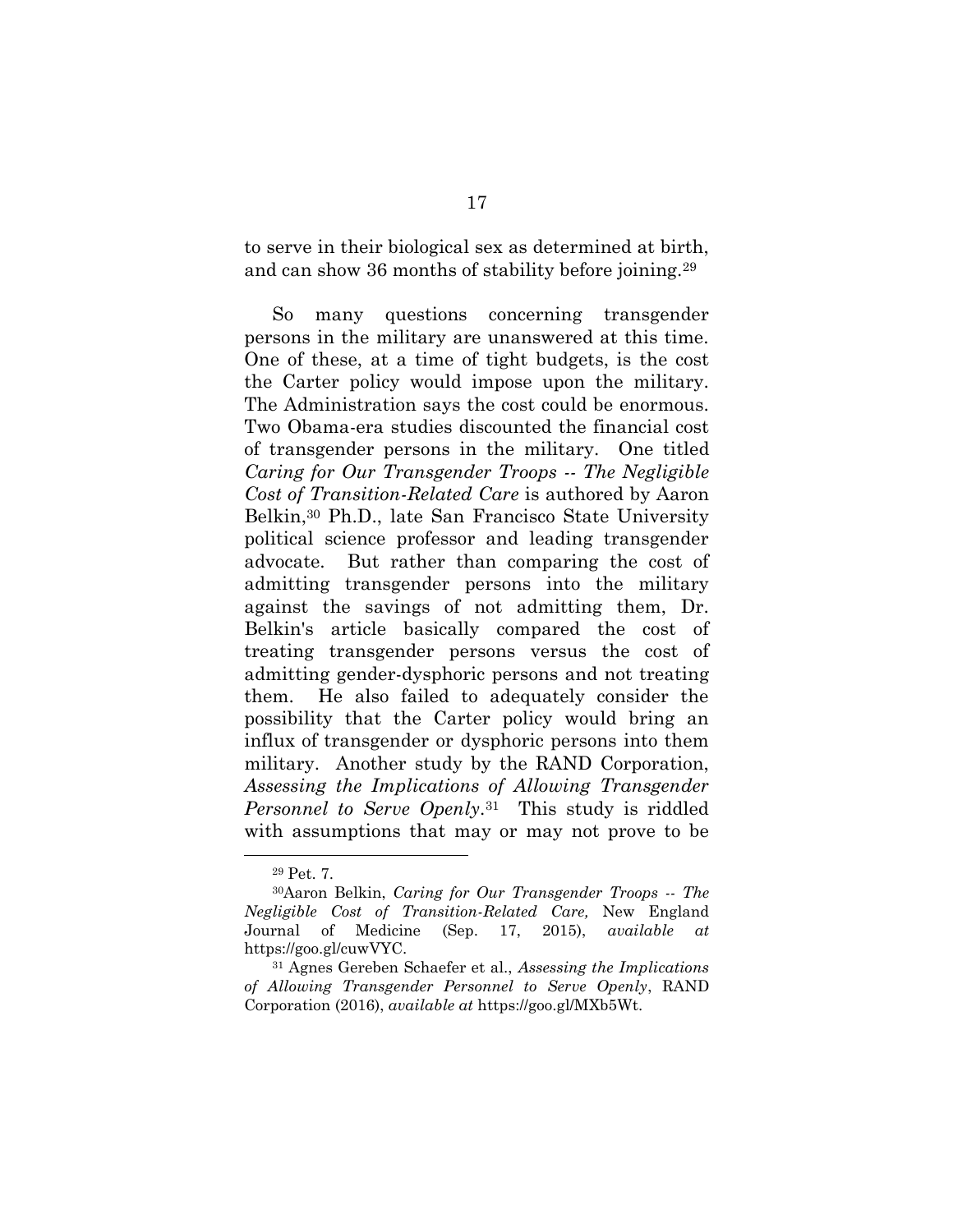correct and considers only the number of transgender persons presently serving (even there, the numbers vary widely; the RAND study suggests the number is between 1,320 and 6,630 on active duty and 830 to 4,160 in the Guard and Reserves;<sup>32</sup> Belkin estimated 12,80033) and the percentage of those who would likely seek transgender surgery and/or other treatment. The study does not consider whether, if the Carter policy goes into effect, there will be an influx of transgender persons or would-be transgender persons into the military, some with the goal of getting the military to pay for their treatment. The cost could be significant, and the Administration has the right and the duty to consider the cost in determining transgender policy.

Another question concerns the effect of the Carter transgender policy on combat bonding and unit cohesion. Will other soldiers be willing and able to bond and work effectively with transgender soldiers? Will the policy cause friction among soldiers and hinder their ability to function together as a team, especially in combat? The RAND Study says this has not been a significant problem in other nations that have admitted transgender persons into their armed forces,<sup>34</sup> but the people in those nations may have very different values and norms from those in the United States. The RAND Study notes that "According to recent research on the U.S. general

<sup>32</sup> *Id.* at x-xi.

<sup>33</sup> Belkin, *supra* note [30.](#page-23-0)

<sup>34</sup> *See generally* Schaeffer, *supra* note [31](#page-23-1)*.* Note that if about 20 nations have allowed transgender persons into their armed forces, that means about 175 nations have not done so.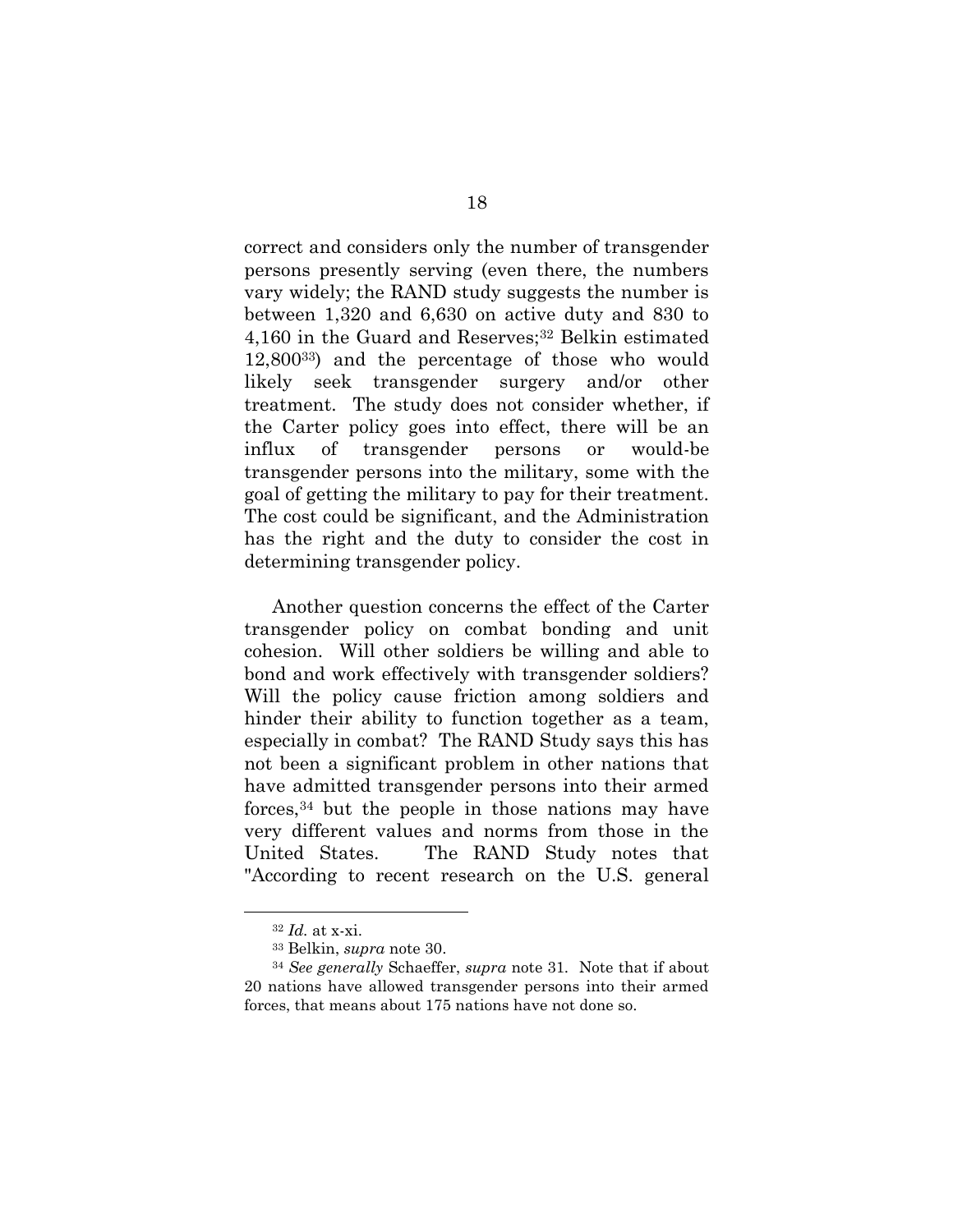population, attitudes toward transgender individuals are significantly more negative than attitudes toward other sexual minorities."35 The RAND Study therefore recommends that "The most effective way to educate the force on matters related to transgender personnel is to integrate training on these matters into the diversity and harassment training already given to the entire force."36 This would involve changing the basic moral and religious values of those military personnel who hold more traditional views, and there is no assurance it would be effective. The conflict between the LGBT agenda and traditional religious and moral values was acknowledged in *Obergefell*. 37

Still another question concerns transgender persons in combat. While all career fields including combat roles are now theoretically open to women, women have a choice as to whether to go into combat; men can be ordered into combat whether they want to or not. Could a male soldier avoid combat by transgendering to female?38 Would many of them do so?

l

<sup>38</sup> The same issue may arise concerning the Selective Service. Most males are required to register for the draft; females can volunteer for military service but are exempt from

<sup>35</sup> *Id.* at 44.

<sup>36</sup> *Id.* at 61.

<sup>37</sup> See *Obergefell*, 135 U.S. at 2607 (acknowledging the clash between religious doctrine and same-sex marriage); *id.* at 2642- 43 (Alito, J., dissenting) ("I assume that those who cling to old beliefs will be able to whisper their thoughts in the recesses of their homes, but if they repeat those views in public, they will risk being labeled as bigots and treated as such by governments, employers, and schools.").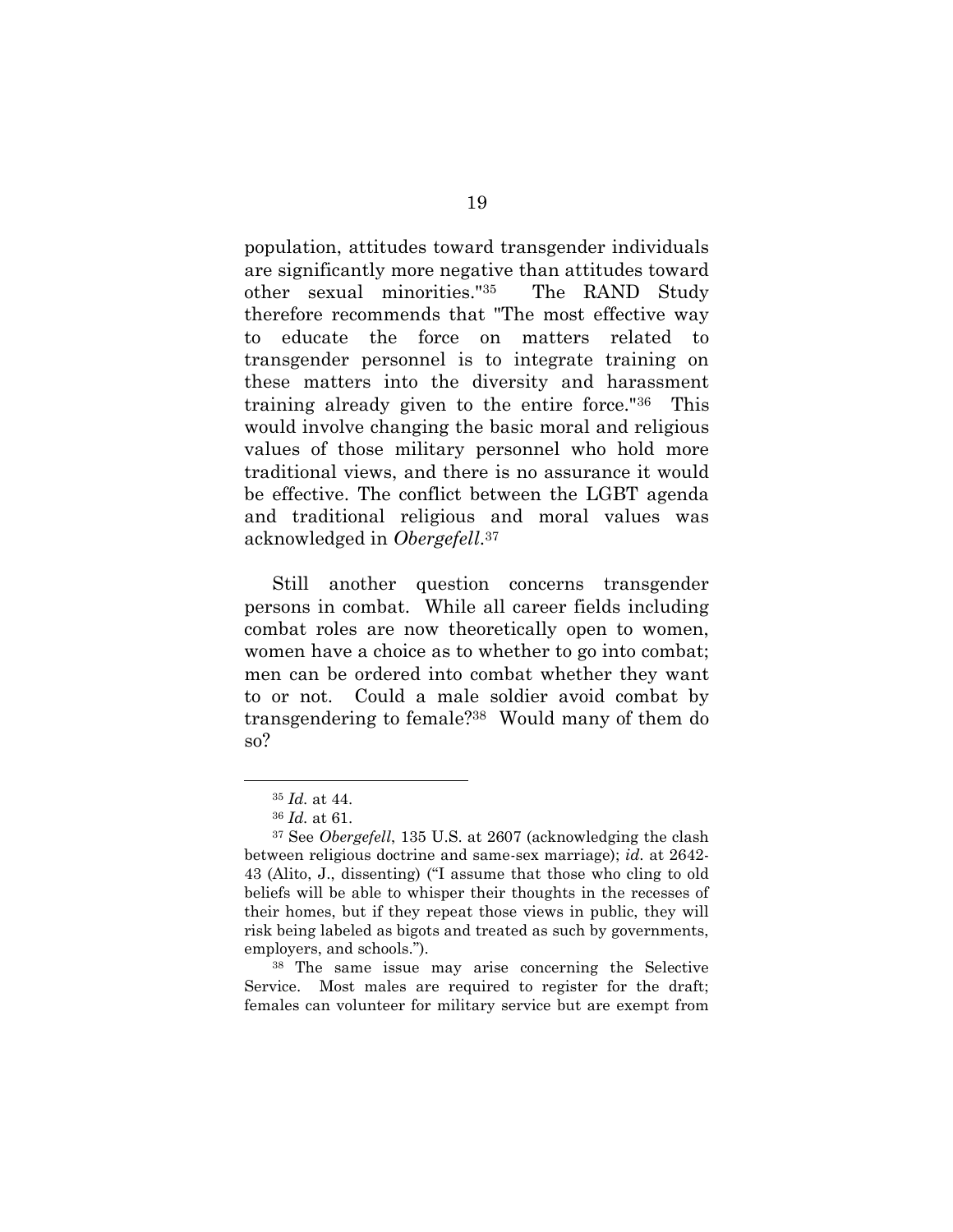Would transgender soldiers disproportionately suffer from the emotional and psychological problems described in Section IV of this brief? There is no reason to believe transgender soldiers would be exempt from the problems that are so widespread in the American transgender community.

Because there are no clear answers to these and a host of other questions, the courts should not force this policy upon the United States military over the strong opposition of the Commander-in-Chief and the Secretary of Defense.

In *Goldman v. Weinberger,* 475 U.S. 503 (1986), this Court upheld an Air Force regulation that required service cap over the objection of a Jewish officer who claimed that the regulation infringed his free exercise of religion by denying him the right to wear a yarmulke. The Court majority reasoned that the military needs to foster instinctive obedience, unity, commitment, and esprit de corps, and that substantial deference should be given to the Air Force's determination that allowing Captain Goldman to wear a yarmulke would detract from military discipline. Congress responded by adopting a provision in the National Defense Authorization Act of 1988 permitting members to wear religious apparel while wearing the uniform. This was entirely appropriate. The United States Constitution, Article I, Section 8 gives Congress the power to "make Rules for the Government and

 $\overline{a}$ 

the draft. Could a male avoid the draft by transgendering to female?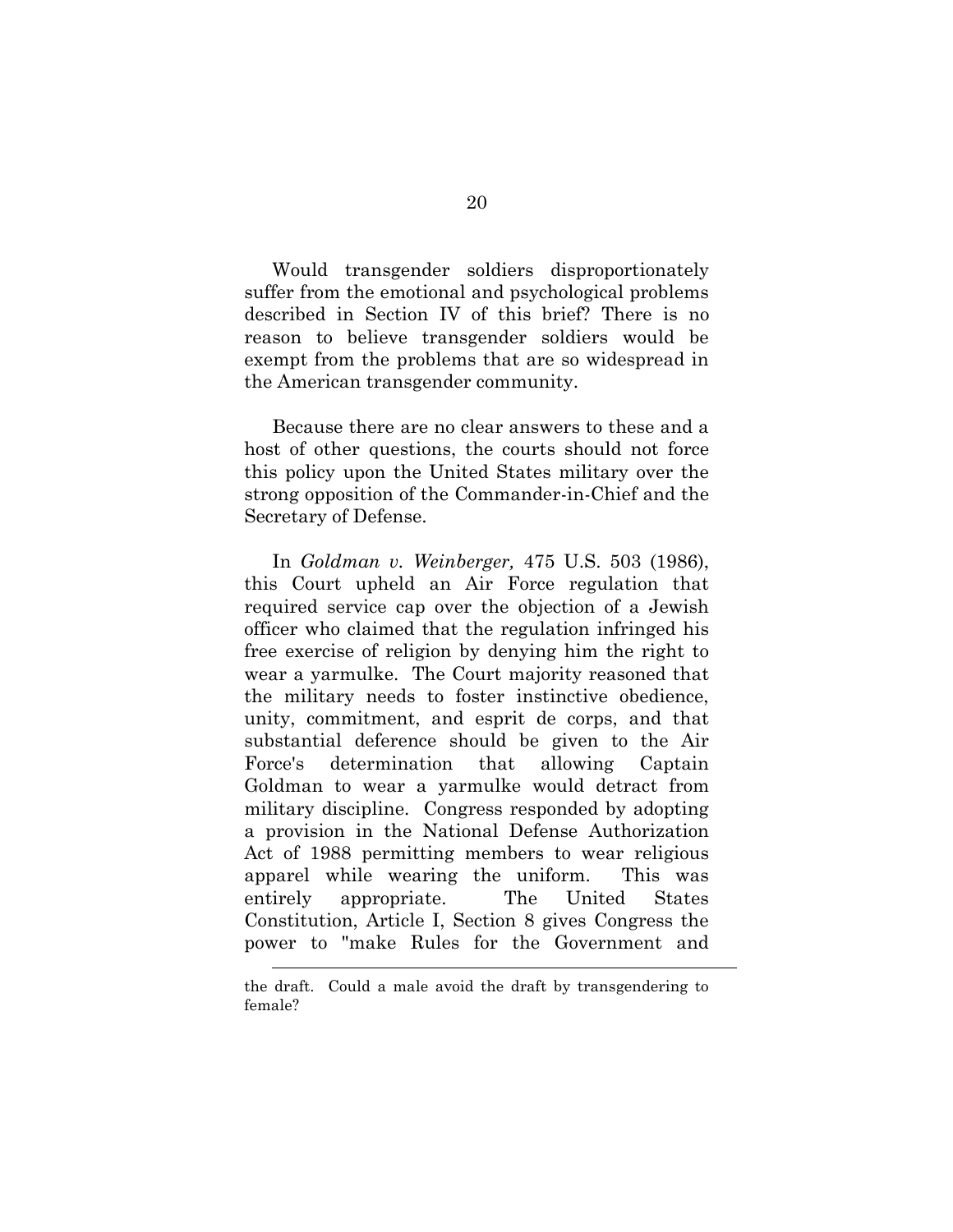Regulation of the land and naval Forces" and to "provide for organizing, arming, and disciplining the Militia, and for governing such Part of them as may be employed in the Service of the United States....," and Article II, Section 2 provides that the "President shall be Commander in Chief of the Army and Navy of the United States, and of the Militia of the several States, when called into the actual Service of the United States...." The courts do not necessarily have expertise on questions of military discipline and therefore the Court wisely deferred to Congress, the President, and military authorities. If judicial restraint was appropriate on a matter that concerned First Amendment religious liberty, it is even more appropriate on questions like transgenderism on which the Constitution is silent, on which the nation is sharply divided, and on which so much uncertainty exists.

#### **CONCLUSION**

Transgender issues are new to the public consciousness, and the medical and scientific research is even newer. The physical, psychological, and emotional effects of transgender, short-term and especially long-term, are as yet unknown, as are the short-term and long-term effects on military fitness, military cohesion, and military discipline. This is not the time to force radical social experimentation and transformation on the military.

Implementation of the Carter policy, which was ordered by the previous Administration but scheduled to begin under the present Administration,